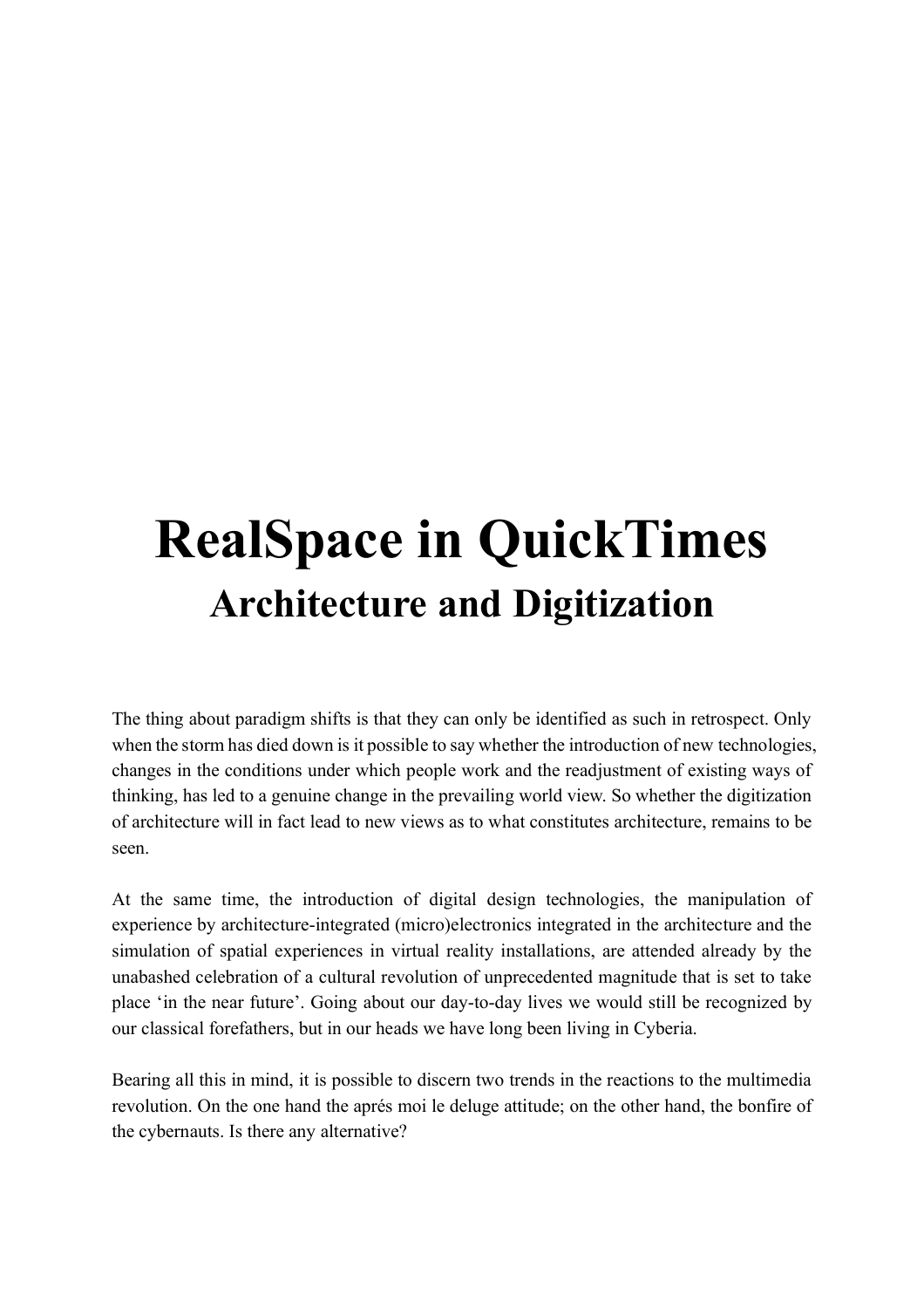# **Table of Contents**

| Introduction                                                     | $\mathbf{1}$ |
|------------------------------------------------------------------|--------------|
| <b>Chapter 1</b> The Banishment to Cyberia                       | $\mathbf{3}$ |
| <b>Chapter 2 Render or Surrender</b>                             | 8            |
| <b>Chapter 3</b> Smart IS NOT Intelligent                        | 13           |
| <b>Tale 1 From Paradise, Without Love</b>                        | 19           |
| <b>Chapter 4 RealSpace, QuickTime and Architecture</b>           | 21           |
| Tale 2 The Simile of the Cave                                    | 28           |
| Tale 3 From the Philosopher's Stone to the Philosopher Is Stoned | 29           |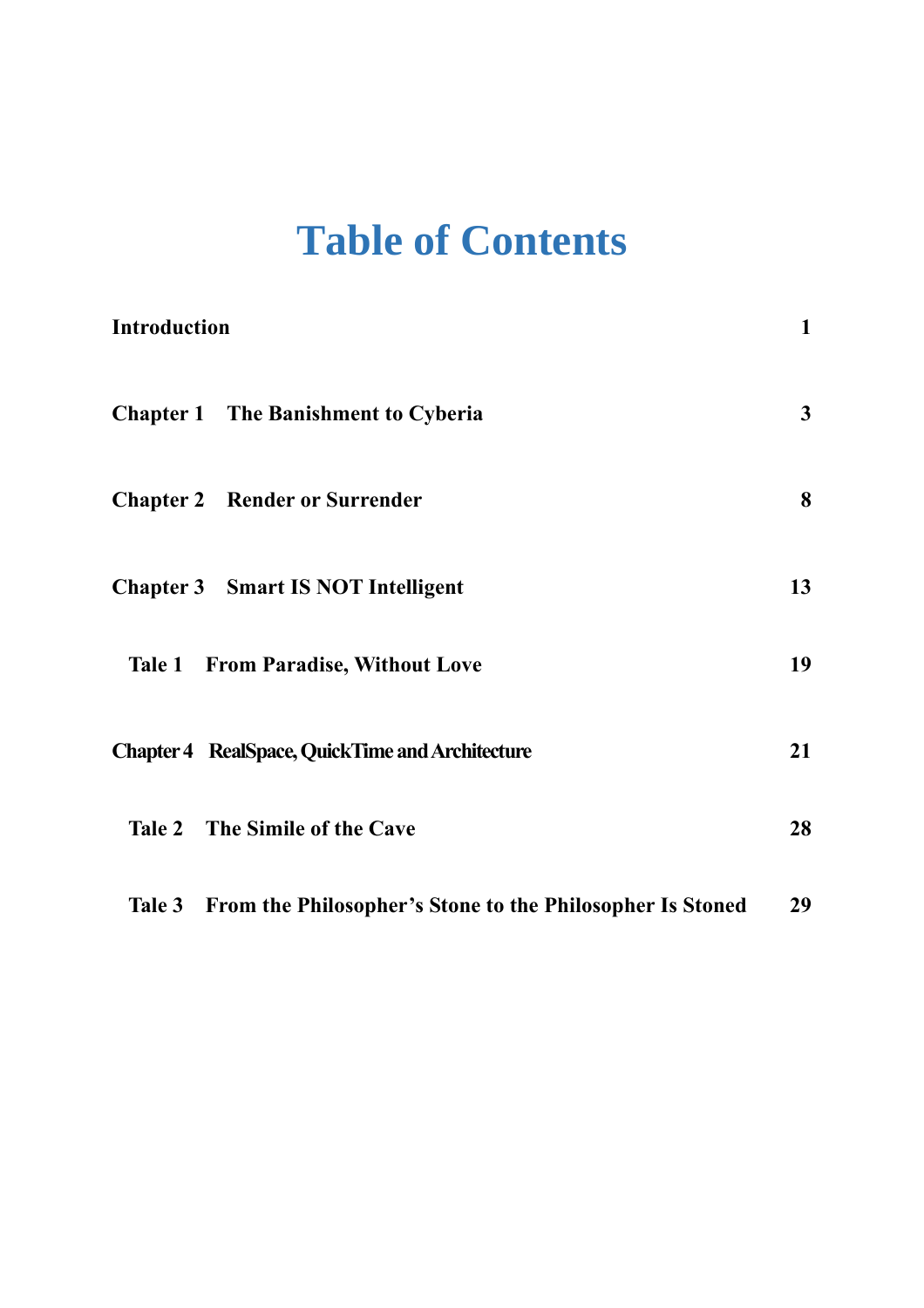## <span id="page-2-0"></span>**Introduction**

## **RealSpace in QuickTimes RealTime in QuickSpace How's Life in the Digital Age?**

Time and space, drastically compressed by the computer, have become interchangeable. Time is compressed in that once everything has been reduced to 'bits' of information, it becomes simultaneously accessible. Space is compressed in that once everything has been reduced to 'bits' of information, it can be conveyed from A to B with the speed of light. As a result of digitization, everything is in the here and now. Before very long, the whole world will be on disk. Salvation is but a modem away.

The digitization process is often seen in terms of (information) technology. That is to say, one hears a lot of talk about the digital media, about computer hardware, about the modem, mobile phone, dictaphone, remote control, buzzer, data glove and the cable or satellite links in between. Besides, our heads are spinning from the progress made in the field of software, in which multimedia applications, with their integration of text, image and sound, especially attract our attention. But digitization is not just a question of technology, it also involves a cultural reorganization. The question is not just what the cultural implications of digitization will be, but also why our culture should give rise to digitization in the first place. Culture is not simply a function of technology; the reverse is surely also true.

Anyone who thinks about cultural implications, is interested in the effects of the computer. And indeed, those effects are overwhelming, providing enough material for endless speculation. The digital paradigm will entail a new image of humankind and a further dilution of the notion of social perfectibility; it will create new notions of time and space, a new concept of cause and effect and of hierarchy, a different sort of public sphere, a new view of matter, and so on. In the process it will indubitably alter our environment. Offices, shopping centres, dockyards, schools, hospitals, prisons, cultural institutions, even the private domain of the home: all the familiar design types will be up for review. Fascinated, we watch how the new wave accelerates the process of social change. The most popular sport nowadays is 'surfing' - because everyone is keen to display their grasp of dirty realism.

But there is another way of looking at it: under what sort of circumstances is the process of digitization actually taking place? What conditions do we provide that enable technology to exert the influence it does? This is a perspective that leaves room for individual and collective responsibility. Technology is not some inevitable process sweeping history along in a dynamic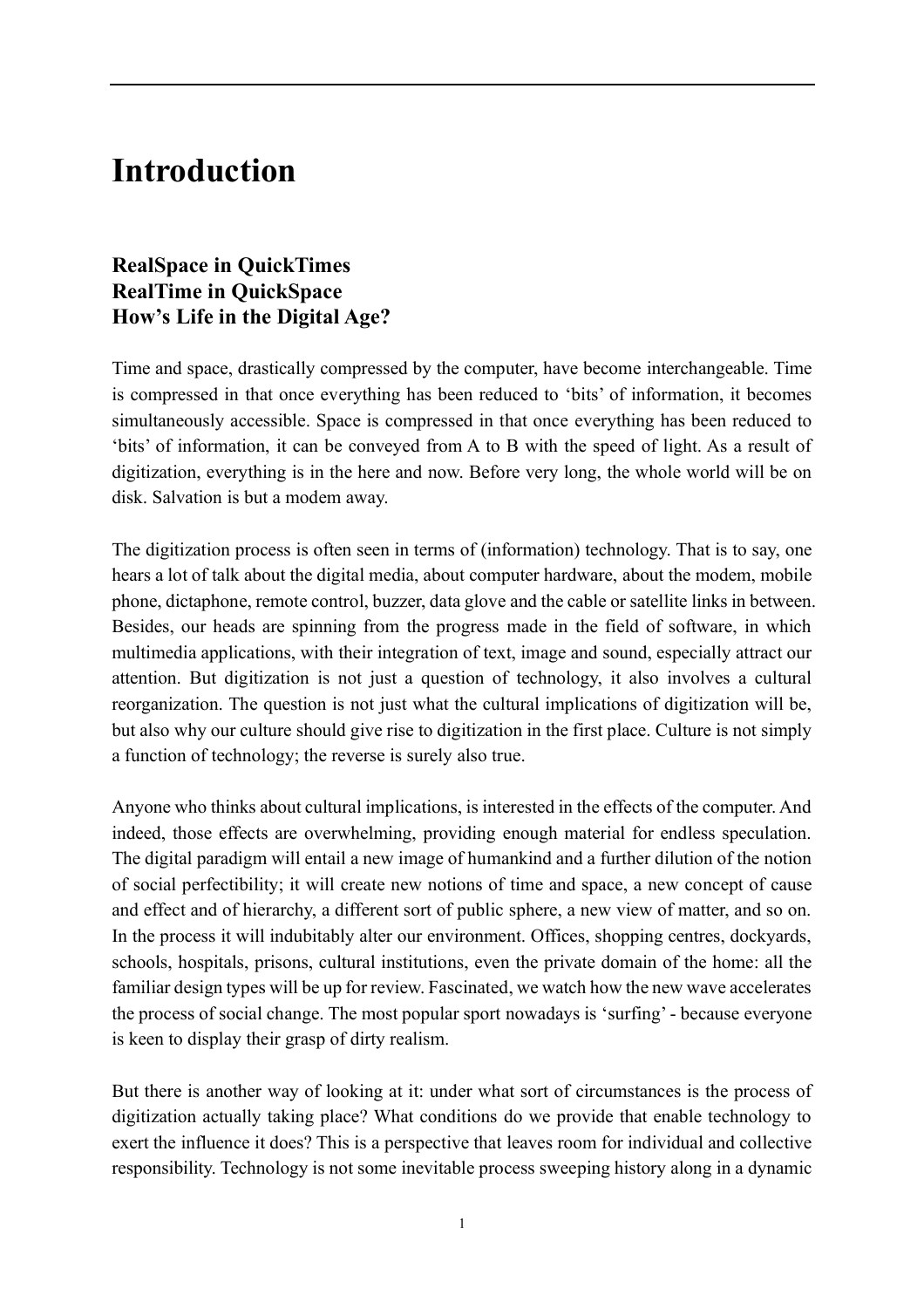of its own. Rather, it is the result of choices we ourselves make and these choices can be debated in a way that is rarely done at present: digitization thanks to or in spite of human culture, that is the question.

In addition to the distinction between culture as the cause or the effect of digitization, there are a number of other distinctions that are accentuated by the computer. The best known and most widely reported is the generation gap. It is certainly stretching things a bit to write off everybody over the age of 35, as sometimes happens, but there is no getting around the fact that for a large group of people digitization simply does not exist. Anyone who has been in the bit business for a few years can't help noticing that mum and dad are living in a different place altogether. (But they, at least, still have a sense of place!)

In addition to this, it is gradually becoming clear that the age-old distinction between market and individual interests are still relevant in the digital era. On the one hand, the advance of cybernetics is determined by the laws of the marketplace which this capital-intensive industry must satisfy. Increased efficiency, labour productivity and cost-effectiveness play a leading role. The consumer market is chiefly interested in what is 'marketable': info- and edutainment. On the other hand, an increasing number of people are not prepared to wait for what the market has to offer them. They set to work on their own, appropriate networks and software programs, create their own domains in cyberspace, domains that are free from the principle whereby the computer simply reproduces the old world, only faster and better. Here it is possible to create a different world, one that has never existed before. One, in which the Other finds a place. The computer works out a new paradigm for these creative spirits.

In all these distinctions, architecture plays a key role. Owing to its many-sidedness, it excludes nothing and no one in advance. It is faced with the prospect of historic changes yet it has also created the preconditions for a digital culture. It is geared to the future, but has had plenty of experience with eternity. Owing to its status as the most expensive of arts, it is bound hand and foot to the laws of the marketplace. Yet it retains its capacity to provide scope for creativity and innovation, a margin of action that is free from standardization and regulation. The aim of RealSpace in QuickTimes is to show that the discipline of designing buildings, cities and landscapes is not only an exemplary illustration of the digital era but that it also provides scope for both collective and individual activity. It is not just architecture's charter that has been changed by the computer, but also its mandate.

RealSpace in QuickTimes consists of an exhibition and an essay.

The [exhibition](http://static.nai.nl/www_riq/RiQ_expo.html) was conceived as the Dutch entry in the [Milan Triennale](http://static.nai.nl/www_riq/expo_triennale.html) and consists of an installation designed by the architect [Ben van Berkel,](http://static.nai.nl/www_riq/expo_ben.html) together with a large number of moving images demonstrating the digitization of our life world.

After a general introduction to the digital era, the four-part essay deals with three important ways in which the digitization process is influencing the world around us: Computer Aided Design, Smart Environments and Virtual Reality.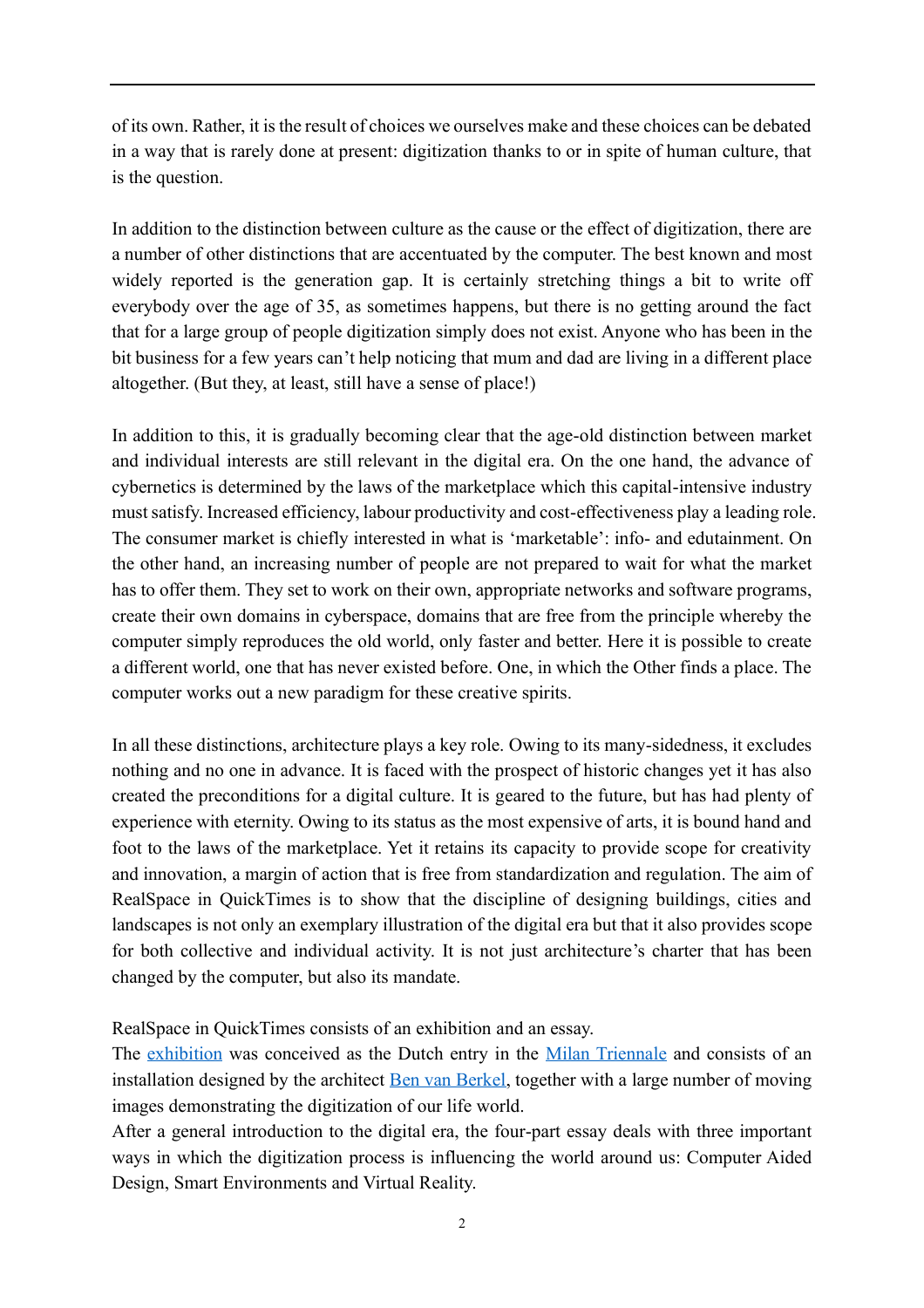# <span id="page-4-0"></span>**Chapter 1 The Banishment to Cyberia**

## **In Which the Question Is Raised as to Whether Architecture Has Anything to Do with the Electronic Revolution and If Not, Why It Does After All?**

It is two minutes to twelve. The media wind is rustling through the universe. And the jargonaut proclaims: 'the datasphere, the net, the web, electrotecture, netizens in simcity, the plug-in society, datarchitecture, the orgasmatron, the electromatrix, the virtual grid, the morphogenetic resonance, the last paradigm, are all dimensions of cyberia'.

Cyberia? It is the all-embracing term for the cyberspace of the Internet, of the multi-user groups in their MOOs and MUDs. And also for cyberspace as a metaphor for a new urban concept, full of neuromancing cyberpunks. And, finally, for cyberspace as hypertext, as the world where everything, literally everything, has become compatible. A cosmos like that in a disturbing dream where every new train of thought opens up a whole new reality. The universe as the one great cross-reference program from the almighty DataBoss. You don't hear much about it nowadays but cyberspace - now that's a real consciousness industry.

## **Change**

It's an industry where everything seems possible 'in the near future': perfect state control, total noncompliance, a democratic renaissance, even at long last an anarchist utopia. Both Brave New World and 1984. Ancient Athens and the virtual Gemeinschaft.

I shall certainly live to see that 'near future'. I don't know about you, but statistically speaking I'm good for another fifty years. And that's just in terms of current life expectancy. Given the developments in the treatment of Alzheimers, the manipulation of the gene for ageing, cryobiology and the conversion of our brains into the wetware of nervechips, I'm very much afraid that I'm likely to be active for a good deal longer.

Active doing what? However happy I would be to retain until my dying day the oil paint on canvas, pencils on the drawing table and a Rotring on tracing paper, I am unable to ignore the daily evidence for the impending abolition of everything that has made what I did a hands-on activity. Even if I do not tangle with the world, the world will tangle with me.

If the coming fifty years are as eventful as the years since the Second World War - certainly if the rate of change is governed by the same exponent - I shall most probably not even understand what I am saying now. I shall have forgotten that I am (was). What's more, the moment my brain is connected to the Network, I shan't know anything anymore. That is to say, I shall know only how to find out that which I do not know.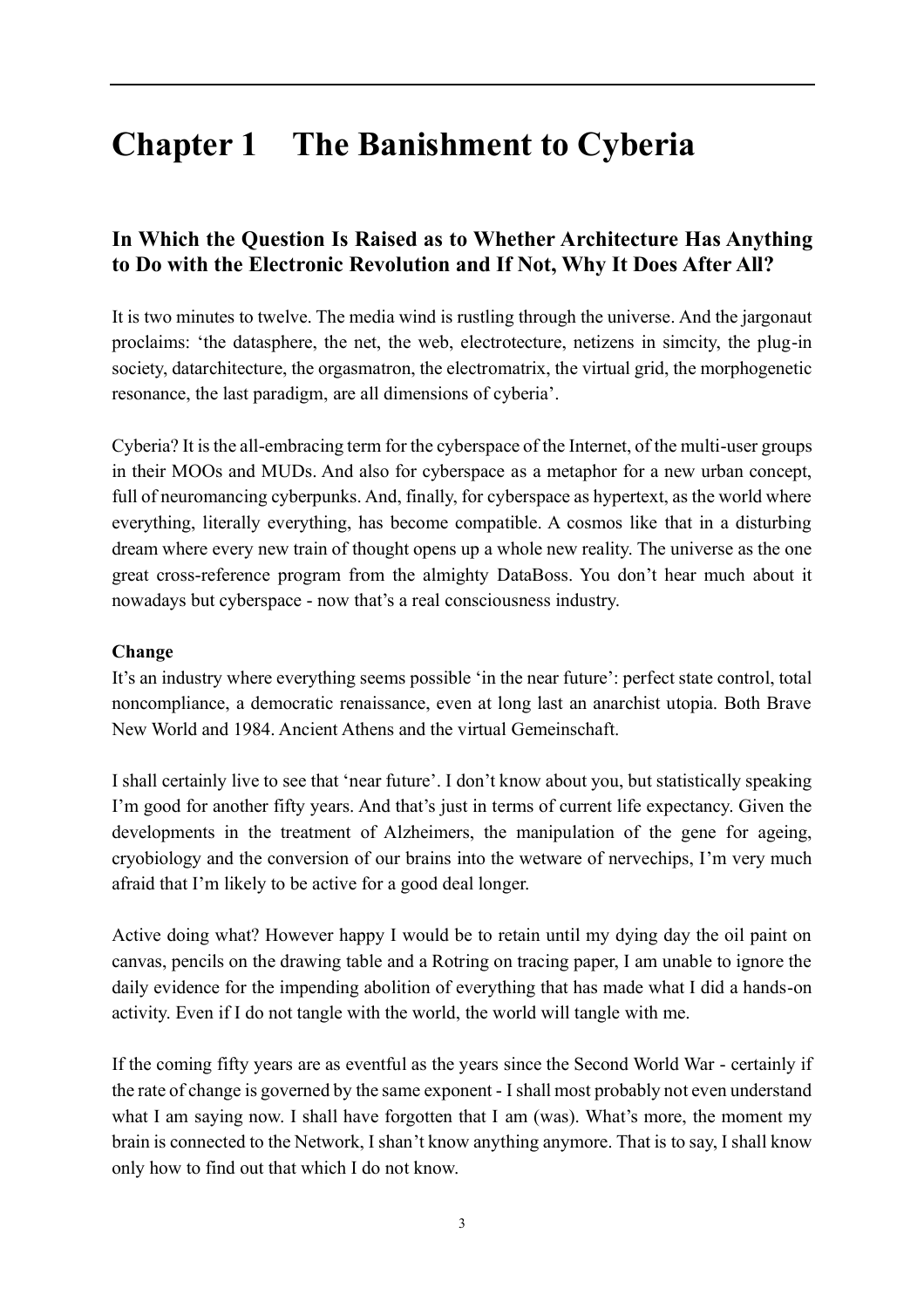But right now I'm old enough to be able to remember how it was and young enough to experience how it will be. I'm over thirty - the age, so it's said, when personality is about to be stabilized. And now everything's up for review. Retirement is still too far away for shrugging it off. Youth too long ago for a career as whiz-kid. No wonder that people turn conservative at an increasingly early age. For while there is no guarantee that the world will get any better for the users of the new technologies, it will certainly get worse for those who do not.

My home was my castle. Now it is oleb $@x$ s4all.nl. Or is that my name? My identity, address and cyberhome are theoretically exchangeable. There is nothing inevitable about my Net persona; it is dependent not on biology, birth and social circumstances but on a readily manipulated, intangible product. Though born without a brass farthing, you can be worth a gold sovereign on the net. Too bad that gold is also no longer what it used to be.

#### **Modern Worship**

Cyberspace undeniably has immense cultural implications and is destined to have even greater ones. But at the same time it lands us in a world where studying 'cultural implications' has become a hobby of the same order as 'arts and crafts'. For the time being, however, I will venture the modest opinion that all the basic philosophical questions, insofar as they are still asked, will be answered differently.

The burning issues addressed by Aristotle, Montaigne, Kant and Popper are no longer 'burning'. It's just Nietzsche who survives. No sooner have we taken on board the collapse of the moral illusion than we are ready for the ultimate epistemological one. Now that it no longer matters, we can think anything we like. Just when post-modernism has created a moral vacuum, we can sign up for a crash course in information technology in preparation for logging on to cyberspace. Devoid of any ethical basis, this is the culture of incessant 'keeping up with the latest developments'. Catching up, day in, day out. No matter who you listen to in this bit business, they talk about an inexorable wave that is rolling over us. And, as always, this inexorable event is presented as emancipation. The ascendancy of the fast processor will finally free us from ourselves. It is emancipation into a state where we can abolish ourselves. In the past we always demanded to see before believing. But now seeing = believing. The Enlightenment project has lost the element of time. You are either Enlightened; or not. The ambition to bring more and more facts to light has ended up by giving us a new piety.

Like every mature religious community, today's Modern Worship also has both its monastic and its mendicant brothers. The monastics sit in huge research centres and launch one update after the other upgrade. The mendicants are participants in the global lecture circuit. Because people all around the world feel that there is something uncanny about life in dead hardware and dead software in living organisms, it's a circuit that is welcome everywhere.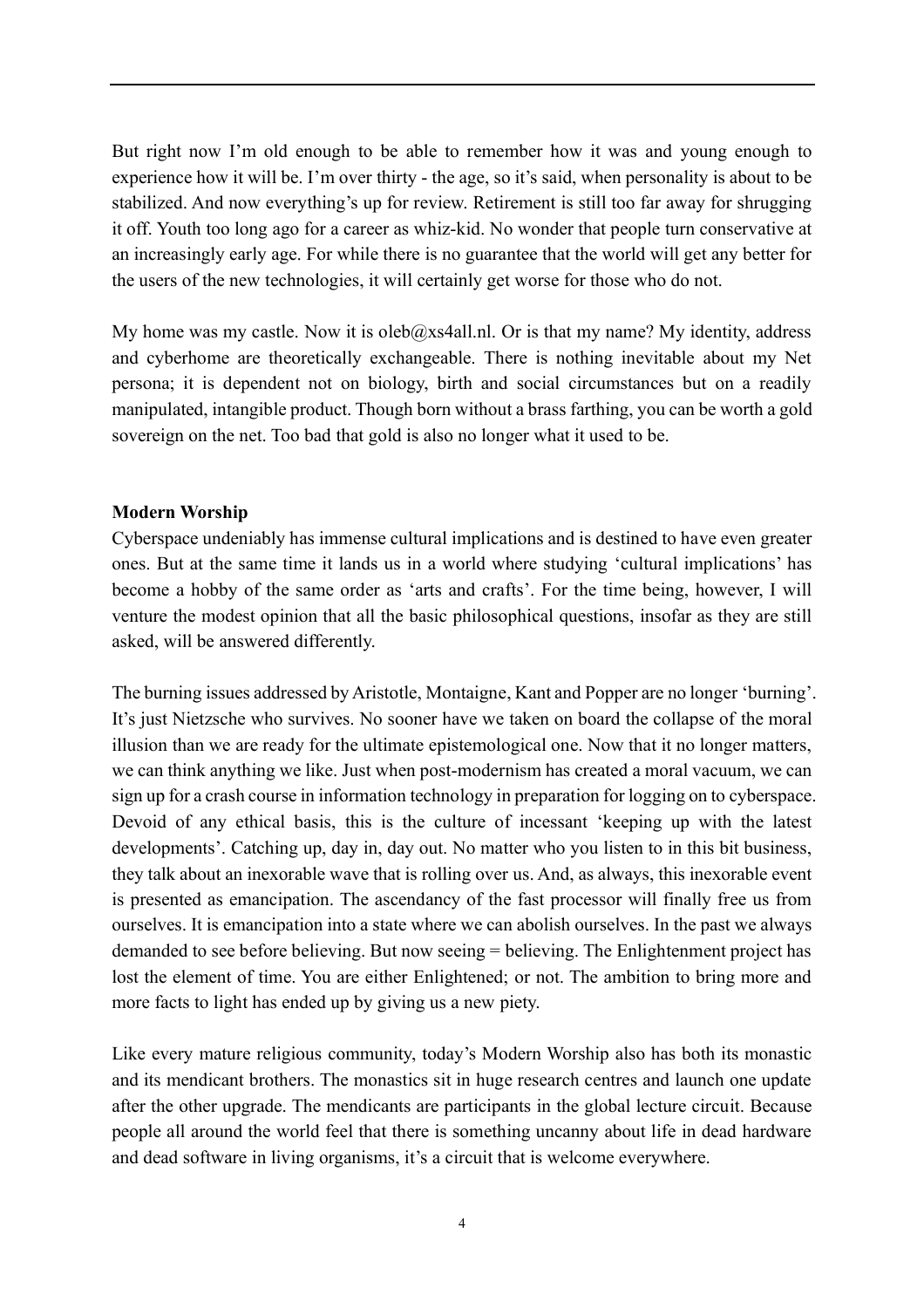#### **Win Dow Jones**

The rise of cyberspace betokens a new phase of modernity which consists, as ever, of fact (modernization) and fiction (modernism). The impetus is still the same (wanting to be better than God and the autonomy of technology), but the consequences are new. It entails a metamorphosis of the cultural landscape. And you don't have to look out the window to see it; instead it is the window. For that landscape is accessible through Windows, the spatialized computer interface from Bill Gates, the multi-billion-dollar man.

Above all else, the 'virtualization' of America, the 'Mindstyle of a New Generation', is profitable. Cyberspace is Real Estate. The much-ventilated hope is that the masses will learn to work with technology developed by progressive, counter-cultural entrepreneurs, designers and hackers. Freedom and spiritual emancipation seem to be no more than a modem away. But in reality cable networks are being sold to or provided by commercial mega-consortia. It's not the law that works against the hackers, but capital, anxious to exploit their services. For the first time in history, the threat to society is worth real money.

Such a macro-economic analysis suggests problems that do not exist (in theory, that is). It assumes a confrontational view of history, where history is seen as a continual struggle between being allowed to forget and being obliged to remember. That struggle has now become redundant. History is no longer a succession of problematical events. We now know that it is just a sequence of things which we have turned into a problem. If we stop doing that: no problems anymore. Marx's good old theory of capitalism with its holy trinity of labour surplus value, innovation and expansion, is as - no, more - valid than ever. But so what? Validity and actuality are no longer causally related. History is above all that which is no longer relevant. This is the deeper meaning behind the notion of the end of history. As to what is relevant nowadays - take your pick. Given the scale of the collective computer memory available around the world, no historical fact need yet be deleted and everything is simultaneously accessible. CD-Romification of the past is a Pax Cybernetica.

#### **Architecture in the Pax Cybernetica**

What will happen to architecture in this peaceful future? A coherent prediction is impossible. With the world reorganized into accumulations of data, themselves composed of bits, we are living more and more in a staccato rhythm of 0 and 1. This condition scarcely lends itself to discourse, which wholly befits the fragmentary nature of a digiculture. For internal coherence is the very thing this culture is undermining. It is hardly surprising, then, that current futurology is more taken with the chaos theory than with well-founded prognoses.

Anyway, as for architecture we can distinguish at least two lines of development. First, we can consider what the future holds for architecture as profession, and second, what it will mean for our environment and thus for architecture as backdrop to our lives.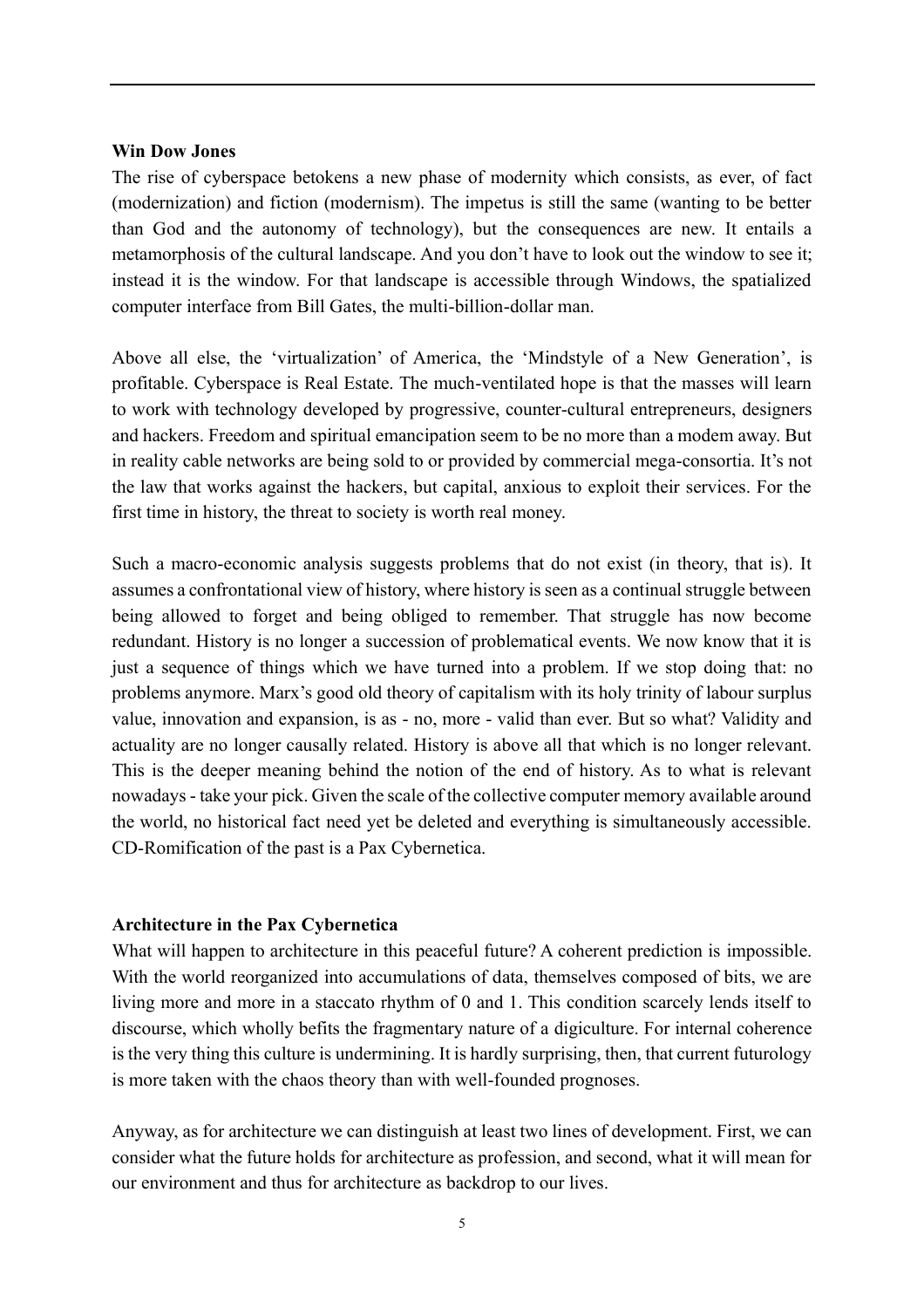The computerization of all occupations and disciplines cannot be without consequences for architecture. Design will be further digitized and the experience of architecture will be increasingly regulated by integrated electronic applications. Will these developments serve to advance architecture? Or perhaps prevent its decline, even abolition? Will they help architecture to survive in the multimedia frenzy, or will they only help us to visualize architecture's terminal illness? Or even just to put up a good show at its funeral? Is digitization therapy or euthanasia? Perhaps both...

Is the use of computer technology in the design of architectural objects and intelligent spaces just a way of selling off architecture as the carrier of imagination? Or does that technology facilitate a new sort of imagination? Is it a means to an architecture that helps people to lead more pleasant lives, or just a means of enabling architecture to survive as a separate discipline? The key question is whether we will acquire better, healthier, more inspiring and more beautiful environments by means of computers. Or is their role simply to produce and let us experience, buildings 'appropriate to our time'?

If we are going to spend more and more time in cyberspace the question will arise as to what extent the physical environment still matters. Is architecture still architecture once it has been transplanted to Amplified Intelligence? Is an abstract, plug-in box - the minimum architectural requirement for being on-line and E-mailable - still architecture? As soon as our communications become part of a virtual network, only the promise of mobility and accessibility seems to offer an adequate metaphor. And that doesn't require much in the way of architecture as a physical reality.

The new reality that will be our lot 'in the near future', is beyond any metaphorical description of 'reality', and that spells the loss of architecture's age-old beriëe. But won't there perhaps be enough reality left over to justify architecture? Won't even the android want to retain something of the biological and phenomenological quality of architecture? In other words, won't our bodies, however prostheticized, still retain sufficient evolutionary disadvantages to make architecture necessary in the future, too?

Even if these questions are answered in the negative, there is still hope. If not for architecture, then certainly for architects. They can shift their field of endeavor to cyberspace itself. There is much work to be done there by way of augmenting the spatial richness. Nevertheless, a qualification is in order here. The 'space' in 'cyberspace' is a metaphor whose scope is as yet unknown. It is only very recently that architecture has claimed the concept of space for itself. So although many (modern) architects see themselves as specialists of space, this is in fact very relative when seen in the light of eternity. The assumption that cyberspace is an architectural issue is therefore open to question. Nonetheless, the metaphor prompts architects to think that cyberspace has something to do with them. Yet it might well be that talking about 'space'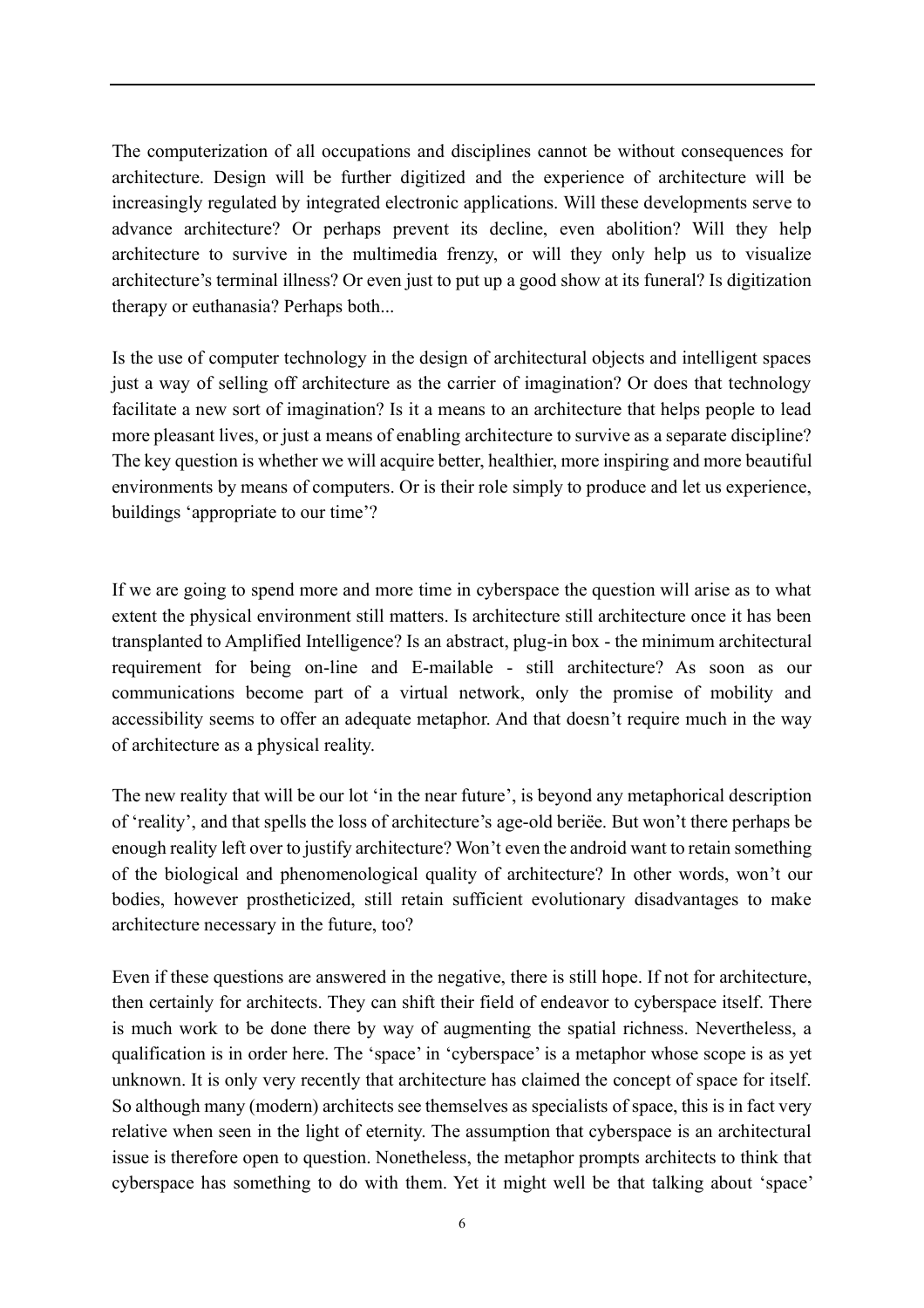simply makes it easier to understand and to accept the abstraction of the datasphere. It wouldn't be the first time that a major innovation had been dressed up in old clothes.

Even so, this qualification does not get to the crux of the matter. Which is that our relationship with the material world is getting weaker by the day. Now that everything is reduced to information in a data program, even 'matter' can attain the 'speed of light' without becoming infinitely heavy. E=MC2? That's all behind us.

And just as well, because if architecture were to stay as it is, that is to say, solid and static, it would contribute to an ecological disaster. (At the present moment, for instance, the building industry alone consumes more wood than is being replanted world-wide.) It couldn't go on like this forever. Architecture had to be tamed, and homo faber replaced by homo cyberludens, a game boy, a terminal identity who can at least remain seated in his chair, logged on to the Net. In this version of the future what remains of the physical environment is a 'trouble-free zone'. All the stress and anxiety that went with the tyranny of distance in time and space is alleviated by an endless quantity of intelligent products.

Is this all there will be? Perhaps there are other versions. When we ask ourselves what will be the mandate for architecture in the digital future, we can distinguish three different fields of action. 1) Computer Aided Design and its role in the conception of architecture. 2) The emergence of Intelligent Buildings and Smart Spaces. 3) The parallel universe of Virtual Reality. Each field is bound to the tension between market requirements and the private endeavors of some individuals, aspiring to raise the standard of our lifeworld. In the following chapters an effort is made to map each of these fields.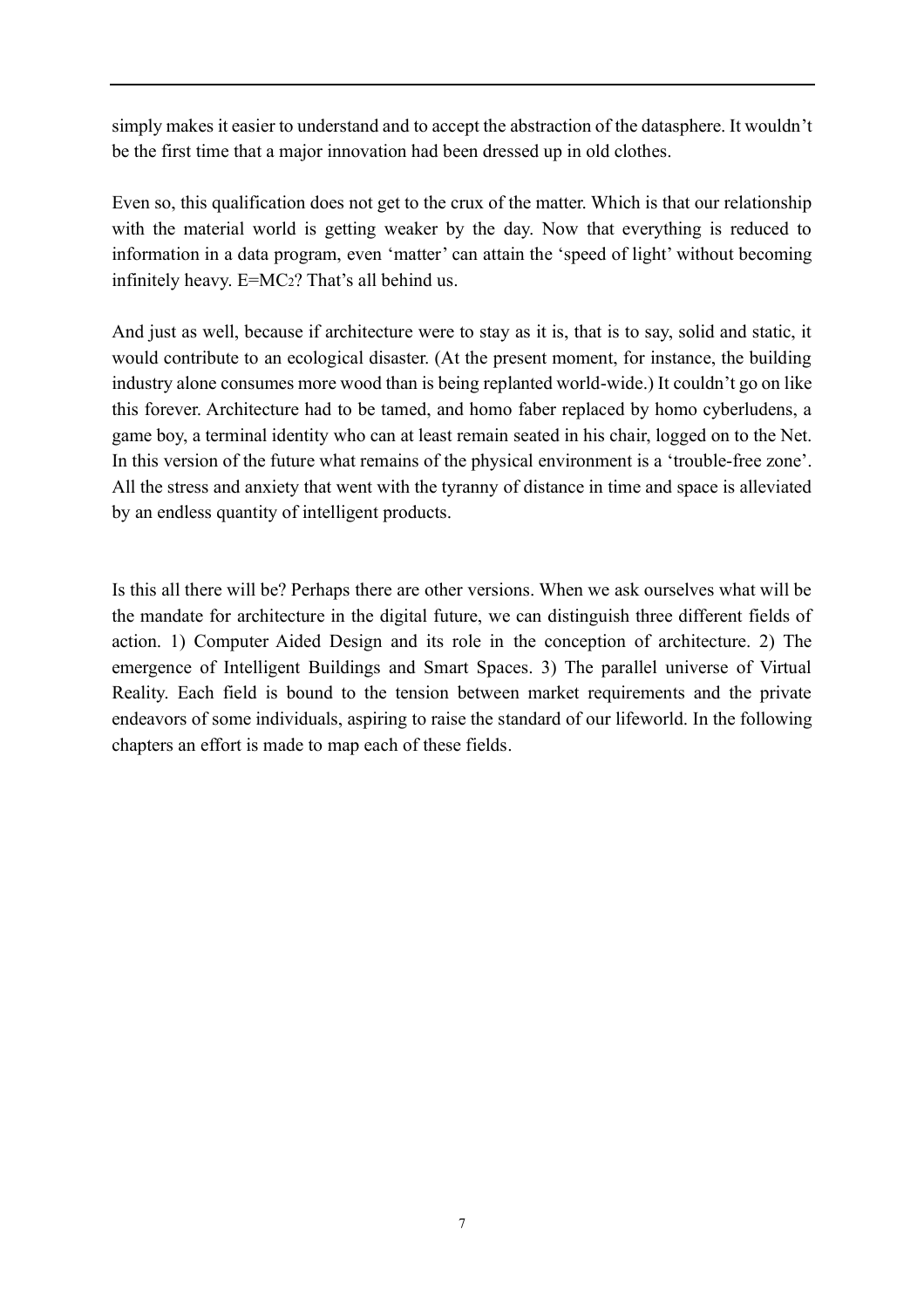# <span id="page-9-0"></span>**Chapter 2 Render or Surrender**

## **In Which the Question Is Posed: Does CAD Stand for Control-Alt-Delete Vitruvius or Will It Actually Do Architecture Some Good?<sup>1</sup>**

In this chapter I want to explore further the extent to which the trend towards immateriality is visible in everyday architectural practice, where solid buildings are still being turned out on the basis of solid programs and solid figures, but where increasing use is being made of computer facilities. The question is this: what role does Computer Aided Design play as an element in the digitization of our culture?

Enter any ambitious architectural office nowadays and you can't help noticing that drawing tables are on the way out. Sketching boards have disappeared and pencils lie around unused. While specialist suppliers in drawing materials are going bankrupt architectural offices are switching en masse to the computer. Even though most of the current software imitates the old situation, the conditions under which the design is produced have changed irrevocably.

Ask why this is necessary and the standard answer is that is faster, better, more elegant. Plus, of course, more efficient and hence cheaper. Just take a random look at what it can do: correct mistakes, calculate costs, test colours and textures without incurring expensive man-hours, compile a digital catalogue of building components, dazzle clients with trendy presentations from every conceivable viewpoint, assess designs in the light of building regulations, produce cross-sections - just ask and any halfway decent program will do it for you. What a saving and how easy. Clients fall over themselves...

## **Delirious Cyberia**

The introduction of computer aided drawing and designing can be seen as an important step in the much longer process of rationalization that already has innumerable professions in its grip. Although the building industry, by virtue of its internal organizational structure and the organic nature of capital, is a traditionally conservative sector where innovation tends to be sluggish and incidental, it cannot escape the latest wave of modernity issuing from power points, telephone lines and cable terminals. It's taken a while but now architecture, too, is plugged in to the electronic revolution.

This development also serves to reinforce the tendency to treat architecture as a spectacle.

<sup>1</sup> The play on words (Does CAD Stand for Control-Alt-Delete Vitruvius or Will It Actually Do Architecture Some Good?) comes from Manfred Plotegg's essay 'Binary Notions for Digital Architecture' in: Karl Gerber, Peter Weibel (eds), Intelligente Ambiente, vol. 2, Vienna 1994, p. 150.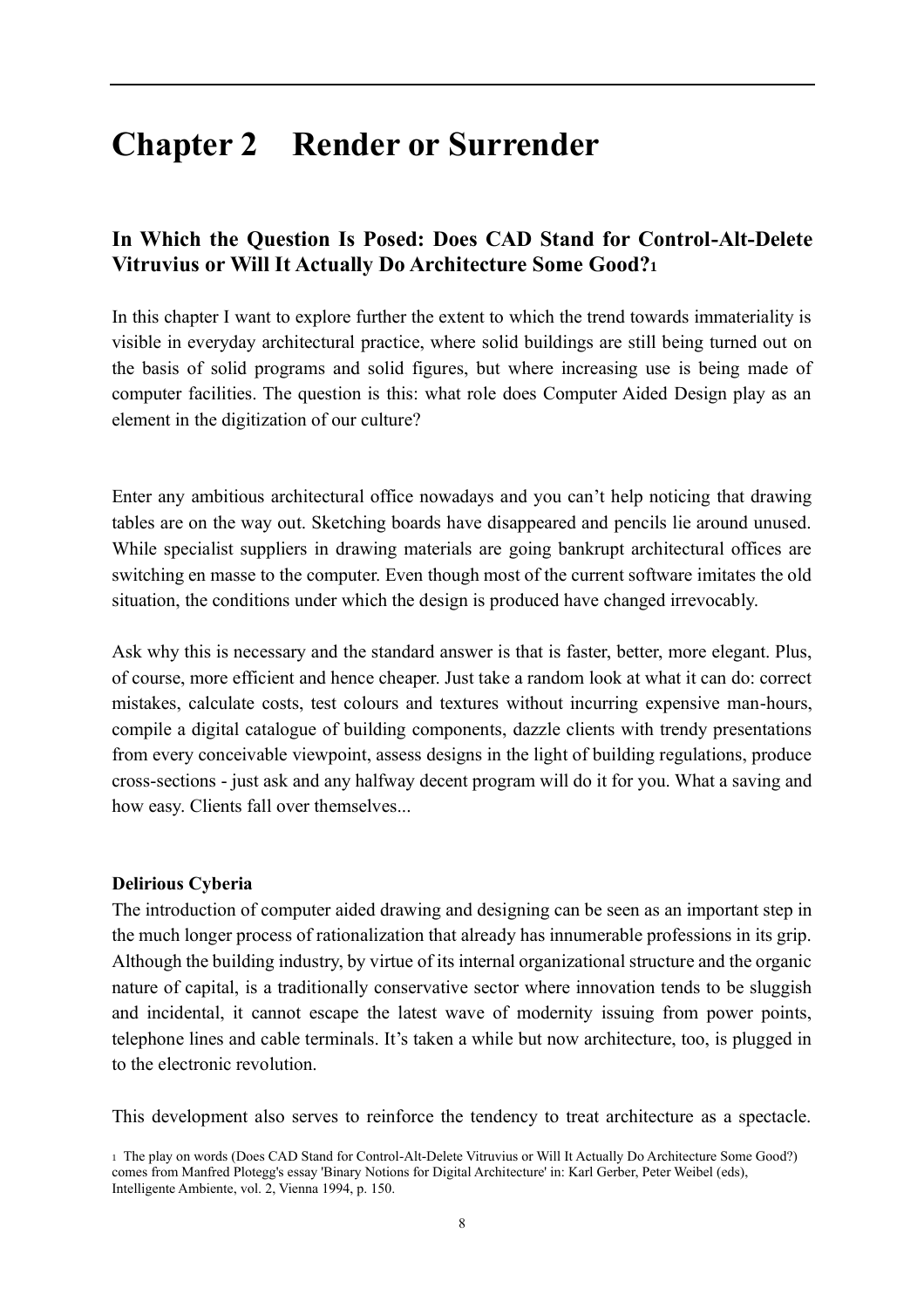Considerable energy and intelligence is being thrown into improving the presentation of architecture. Architects are now eagerly exploiting the layman's inability to read architectural drawings by showing seductive animations which pander to the client's secret longing to count for something in this world. No matter how predictable and lifeless the actual design, making a video clip of it seems to lend it visionary qualities.

Even architects fall for spectacle. No architect who has had any contact with the phantasmagorical images of aerodynamics, biotechnology or industrial design, who has experienced fractals or video drugs, can remain in awe of classic axonometrics or bird's-eye views. The seductive power of these images from unsuspected worlds turns the tradition of architectural representation on its head. The result is a total shake up of the powers of perception, and dynamization of the drawing. What's more, this might just prove to be the path by which architecture can retain some kind of role in a fragmented building process. The imagination, virtually excluded from the materialization of the design, is now turning its attention to its representation. Delirious Cyberia.

Nevertheless, these are early days still. No matter how advanced the current software may seem, compared with the promises it makes we are still at the prehistoric stage. The promise is of a computer-generated architecture that is more than the sum of endless calculations; it is of an architectural guild which uses computer power to produce something unforeseen, which is not only intent on working faster and more economically but which also aspires to create great new wonders and which wants the profession to learn from itself. It is a matter of searching for an architecture that will either open up a vast new arena for individual expression - to the extent that it still exists - or allow room for chance, which exceeds all individual expression. In both cases what it comes down to is the exploring, even writing of new software that will fully exploit the hardware's potential. And this is the very area that is as yet largely unexplored.

#### **Steering the User Along Well-Worn Paths**

Before going on to examine early efforts in this direction, first a brief sketch of mainstream Computer Aided Design (or Computer Aided Drafting). I am thinking here mainly of AutoCAD, a program used by a lot of offices and one which, insidiously and, given its one-sidedness, to the irritation of many, has developed into a standard of sorts. Linked to an architectural application and other extensions, AutoCAD is capable of taking care of drafting, calculation, presentation and management, in short a fair slice of the production cycle of a building. The standardized format in which drawings are stored allows for problem-free data exchange via the modem or an internal network, while a growing library of building components - compiled to one's own specifications, of course - speeds up the process of assembling a design. In the presentation phase there are any number of application programs that can be invoked to optimize the design's persuasiveness (read: visual realism). Computer renderings can now approximate photorealistic quality. On the other hand, although these renderings may impress, they do not necessarily lead to understanding. The presentation software currently available,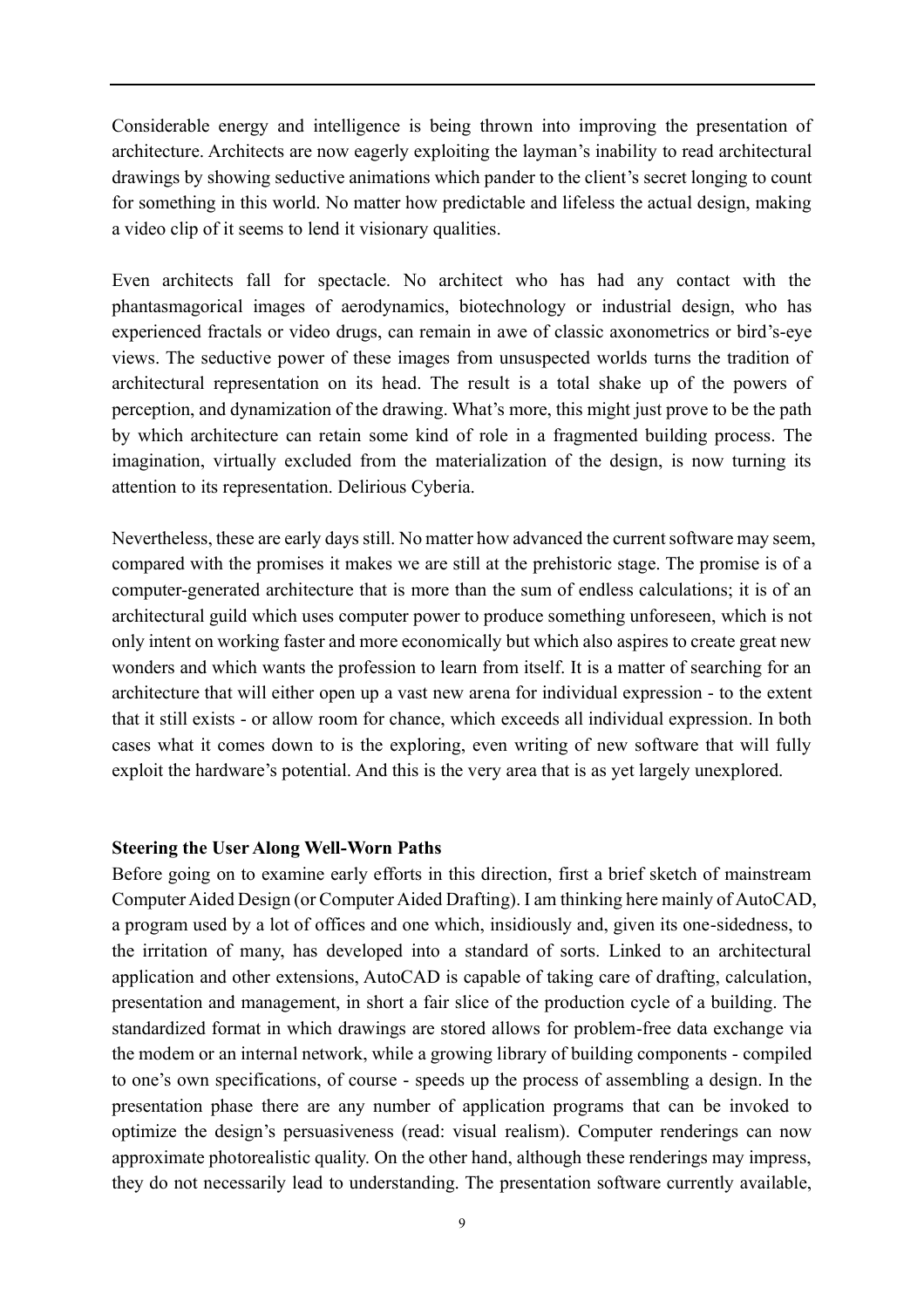despite all appearances to the contrary, is still unable to provide an integrated picture of the relationship between form, program, materialization and costs.

However easy, flexible and efficient most drawing program extensions may in many respects be, they inhibit creative computer use. For one thing, everything in the standard software is geared to solving notorious architectural problems. Because most architects see themselves as service providers, the makers of design software also think exclusively in terms of service. That is after all their market. What is lacking is a speculative level where architecture can be deployed to explore the strengths and paradoxes of a given program. Although the average architect will view the automatic solution of architectural problems as a happy release from a bad dream, for a creative mind it is more of an impediment than an improvement. For innovative architecture the presence of a catalogue of building components is nothing short of disastrous. The catalogue's very convenience turns it into a new tyranny. In architecture only the greatest can get away with doing it the hard way if there is an easier way of doing things. To be perfectly blunt: the software industry is not in the business of inventing things that don't pay.

Then again there is the conflict between 2D and 3D, which in practice leads to a strict separation between drafting and designing. In many design programs no correction is possible once a design has been turned into a 3D model. Programs that allow changes at the image synthesis stage are few and far between and in any case the necessary hardware is far too expensive for the average architectural firm. Which means, in effect, that there is precious little evidence of CAD's much-vaunted promise to integrate creativity and practical effect. So if you 'walk'through your building using the WalkThrough program or extension, and you don't like it, you have no option but to return to the CAD program in order to put things right. Not only does the architect remain imprisoned in abstractions, he is also robbed of his powers of imagination by an all too easy translation of these abstractions into slick images that permit no (real time) interactivity. Thus architecture is more than ever imprisoned in its own idiom, a much-reduced repertoire of pre-programmed shapes, functional elements and standard linkages. All in all, the greatest drawback of the average software package is that it asks only rhetorical questions. The menu bar steers the user along well-worn paths. What is missing is the element of surprise, the possibility of discovering new problems for architecture.

#### **Building Becomes Data Manipulation**

Only when Computer Aided Design reaches the stage where communication between design partners, between different programs and between networks is fully 3D, will it be possible to start exploring Cyberia in a manner which, rather than reducing architecture to mere calculation, will usher in the next phase of its history. Instead of reductive abstractions it will be about generative abstractions which will help to make architecture elastic and liquid. The development of software, still in its infancy in architecture but already extensively employed in more capital-intensive sectors, will acquire a dynamic of its own, no longer derived from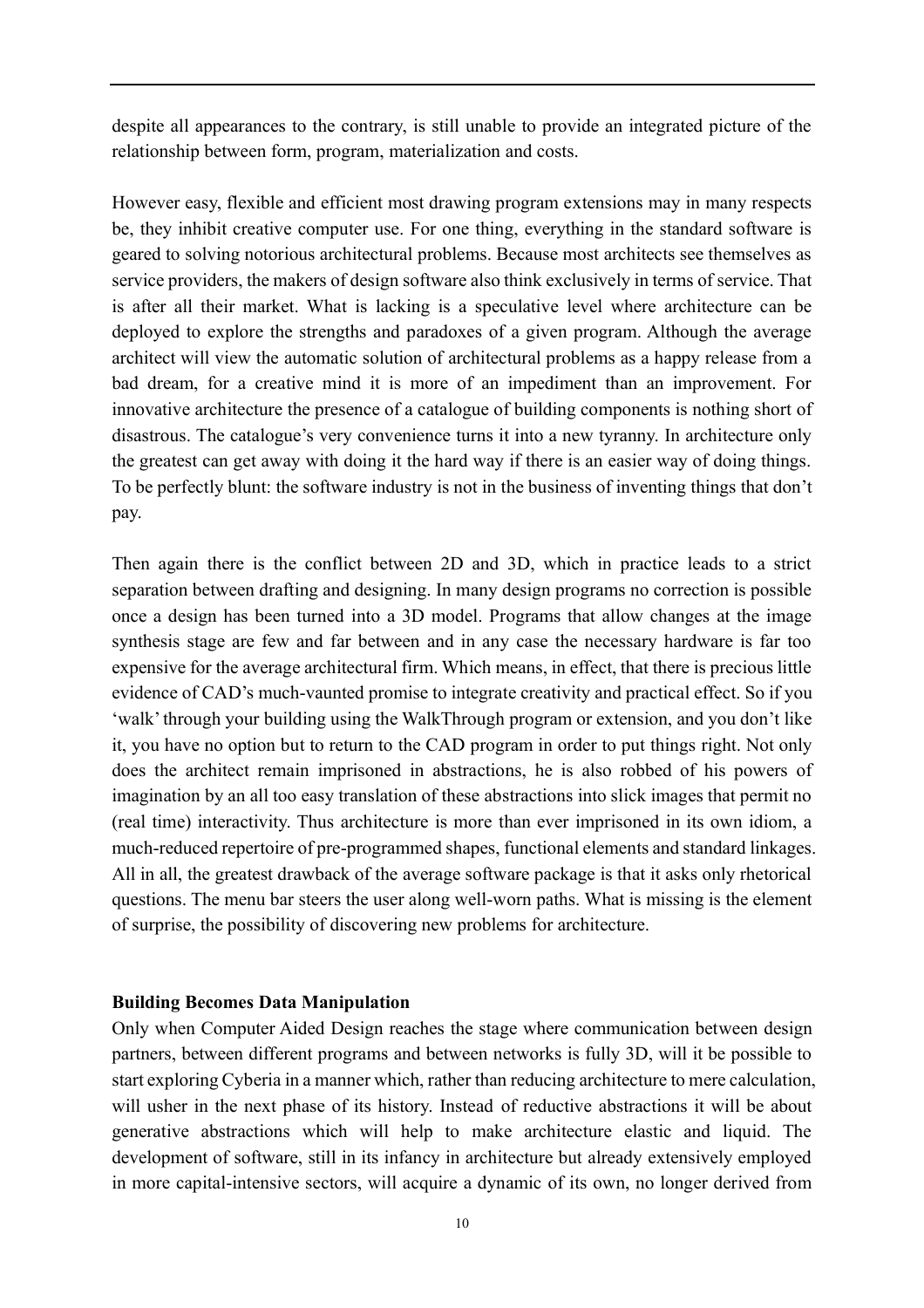representational clichés. Imitation will become invention. Drawing, designing and representation in one and the same program! The inertia of architecture, from time immemorial both symbol of and obstacle to its progress, will be temporarily set aside during the design process. For once, flexibility and absence of scale are not the familiar slogans of an overrationalized architectural practice, but the preconditions for reinventing architecture. And so we approach the seamless integration of interactive sketching, modelling, photo-realistic representation and forays into hyper-reality, all in the one application. The computer changes from a mere tool into an environment where the manipulation of factual data can be combined with a flight of fancy.

The computer, used in this way, makes possible a new architecture. Virtually all buildings are still conceived as a reiteration of a known type. They look the way we expect them to look. A house looks like a house. Top is top and bottom is bottom; the architect shows enormous respect for tradition and usually thinks in terms of object types. Loyalty towards materials, functions or structure is still the top priority. In other words, the introduction of the computer is in most cases no more than an efficiency drive within the framework of time-honored procedures in equally traditional architectural firms. But a truly experimental use of the computer could change all that.

And we are not talking about a revolution within a single firm but of the entire discipline. Building would become data manipulation, the making of system types rather than object types. The element of chance introduced into design as a result of complex algorithms, supersedes the reliance on the necessarily limited idiom of the individual designer. Strong form and elegant details lose their relevance. (According to Mies van der Rohe, God was in the details; but god was dead and Mies's details didn't know it yet) The 'third skin' has become a network. The stage is set for non-intentional architecture. Instead of just thinking up shapes the architect can lay down the terms and the ground rules for data manipulation, leaving the user to 'finish off' the work. Since there is no longer any rule saying that one architecture is superior to another, and we are therefore saddled with a grotesque carnival of forms, we would be better off turning architecture into a materialized Rorschach test where it is the user who dictates the meaning. Who would have thought that 'binarity' would lead to the rebirth of the organic building? And to 'participatory building'. It is no longer necessary to refer back to image in the designer's head during the course of the design process. The design itself forms an image. Designing becomes a question of writing and correcting algorithms. The building as disciplining machine - encasing and framing our lives - may not disappear immediately, but the building that brandishes this function like an icon probably will.

Some architects are already tentatively starting to think of architecture as a 'field'; to see buildings as a collection of flexibly integrated fields of influence, without being hampered by the old preoccupation with form and contour. Intrinsic beauty of form is a thing of the past. In the wake of Claude Perrault, who brushed aside the Vitruvian canon and reduced the classic orders to a matter of (subjective) personal choice, we now have, say, SOFTIMAGE. So long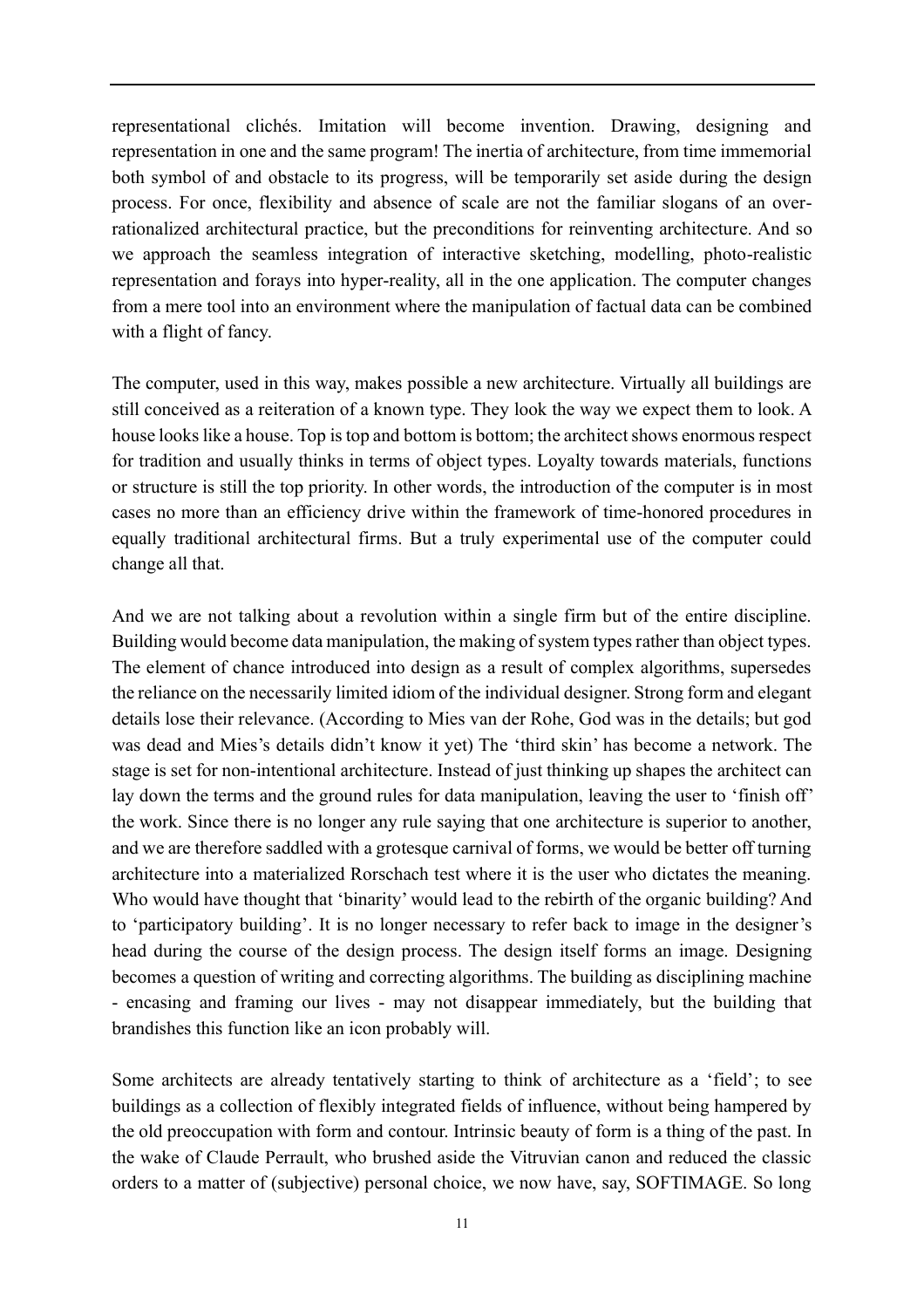as you have the right software (for example Mathematica, FORM-Z, Alias/Wavefront products) and a hefty ration of innocence, working with the computer is entirely free of preconceptions. All variables are fusible in a process of hybridization, leading to new, undreamt of system typologies. This, surely, is the liquid architecture that will make me drunk.

### **Heterotropy**

Drunk? What I mean is this: in talking about the digitization of the design process it is difficult to suppress a certain degree of excitement, particularly when one is anxious to avoid an all too easy skepticism. And once you lose yourself in the promise that the computer represents for the future of architecture you are, paradoxically enough, doomed to enthusiasm. No matter how concerned you are by the crisis in 'making' under a late-capitalist order, where even architecture is ultimately no longer a 'thing in the world' but a mere data packet; or by the way the 'scientific nature' of binary logic has been fetishized; or by the fact that small-scale design offices clearly lack the capital to be able to work with the hardware that is necessary for the above-mentioned modernization; or by the lack of expertise and programming know-how that would allow such under-capitalized offices to start writing their own software; or by a building industry that is so behind the times that it is scarcely aware of the possibilities available in, say, the car industry and which does little in the way of innovation; or by the fact that the entire computer, and hence also CAD, industry is rooted in the military's Cold War version of reality; or by the inability of most programmers to think in terms of iconography and their total fixation with spatial ornamentation - no matter how much of a burden all this places on the future of creative computer usage, the fact is that an elementary criterion of architectural quality, the manipulation of the parallax effect, is set to undergo a revolution. This criterion, relegated to oblivion in post-modernism, is experiencing a rebirth. The freeing up of space brought about by industrial construction techniques was an enormous step forward in the history of architecture. With the help of the computer even construction may become irrelevant, or at the very least lose its moralizing significance. Then architecture will have survived the - apparently not so eternal - distinction between carrier and carried, support and load. The Modern space was isotropic, the cybernetic space will be heterotropic, that is to say free of any distinction between horizontal and vertical. What an experience awaits us!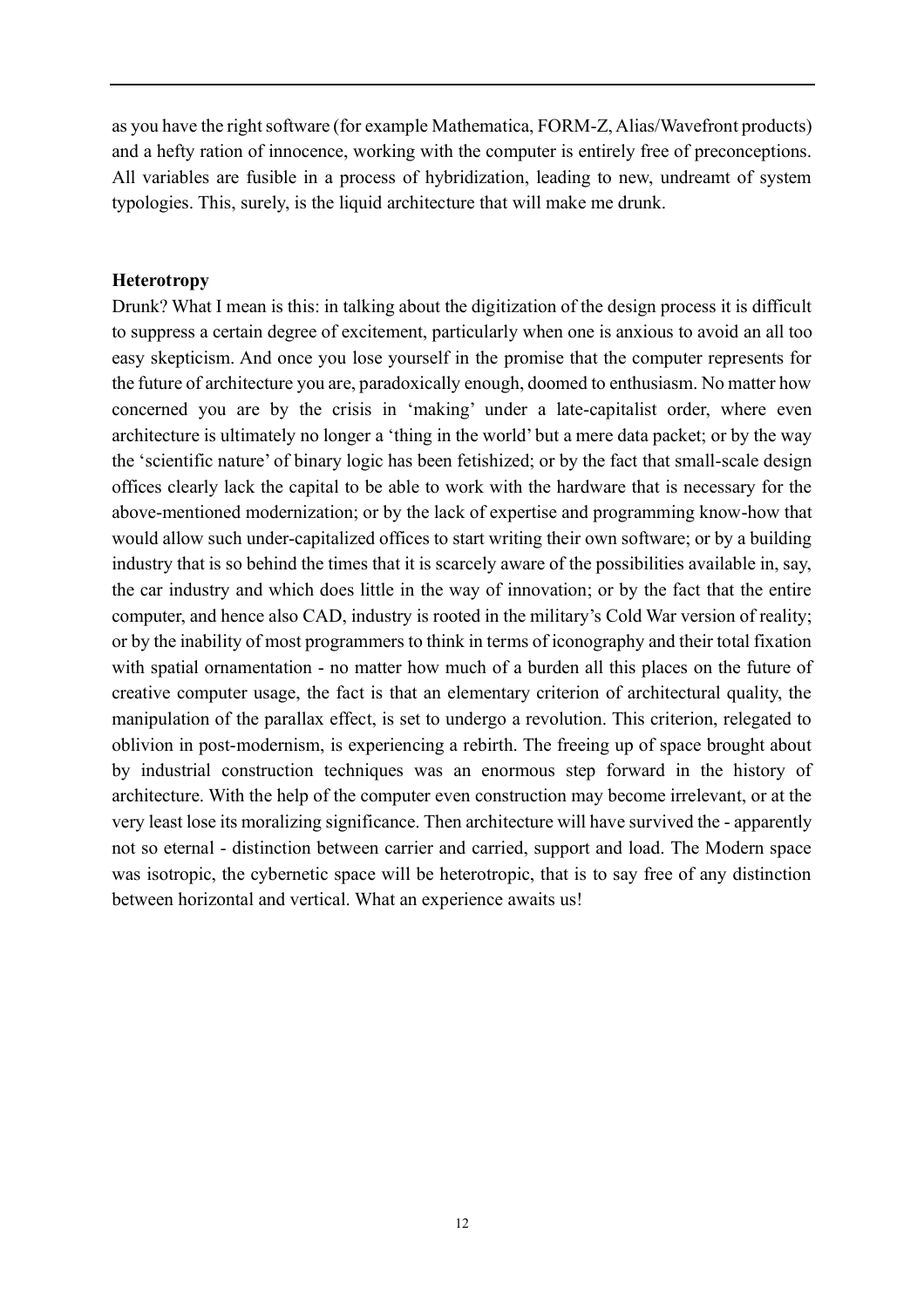# <span id="page-14-0"></span>**Chapter 3 Smart IS NOT Intelligent**

## **Where the Question is Posed as to Whether the Ideal of Moral, Biological and Architectural Weightlessness Is the Ultimate Ideal**

There is no reason why the role of the computer should end with the material realization of this architecture. Quite the reverse, in fact, for computers can be used to control not only the production of an environment but also the way we experience that environment. Although we label such computer-controlled environments 'intelligent', this should not be taken as an indication of superiority. For between stupidity and genius are many kinds of intelligence.

What is an intelligent building? As everyone who has ever pondered the notion of 'intelligence' is aware, it depends on how you measure it. There is no such thing as straightforward intelligence. Nor, of course, has such a building anything to do with intellectual capacity. Perhaps an intelligence quotient would be nearer the mark. It's possible to imagine an architectural intelligence test which would measure buildings on a scale from simple Simon to clever Dick. The highest score would go to the building that is actually one vast database, capable of rapidly processing a constant stream of people, goods and information; it would have an ingenious program and also be durable and economical. A system so intelligent that people no longer notice the transition to the outside world; an environment that eschews identity and hence also IQ tests. Not that such a building has ever seen the light. What has been built to date is not much more than a collection of high-tech gadgets.

The trouble with a phenomenon that lacks a recognizable identity on a well-defined façade is that it doesn't have a lot to show for itself. Let me at least give a brief rundown of what is currently conceivable. I think of this intelligent master-system as a combination of a) TRON (Real Time Operating System Nucleus) House technology (based on a model project by Ken Sakamura), incorporating every comfort-enhancing device you can think of: from clothing tips (depending on the weather and your wardrobe) to bathroom fittings that monitor your state of health; b) security technology guaranteed to eliminate break-ins and fires; c) online connections to a wide range of environments so as to banish any sense of monasticism: this would not be limited to graphic information but would also include olfactory, auditory and tactile data. d) Potential self-sufficiency due to sun collectors, biomass processing, wind turbines and the like; e) smart materials that facilitate extensive flexibility and which have the power to enhance experience; f) funware operated by remote control or speech recognition; g) LCD technology which is sensitive to molecular movements, thus making it possible to transfer every conceivable type of information and aesthetic effect; h) climatic control and building maintenance embracing everything from automatic switch-offs to human-presence detectors.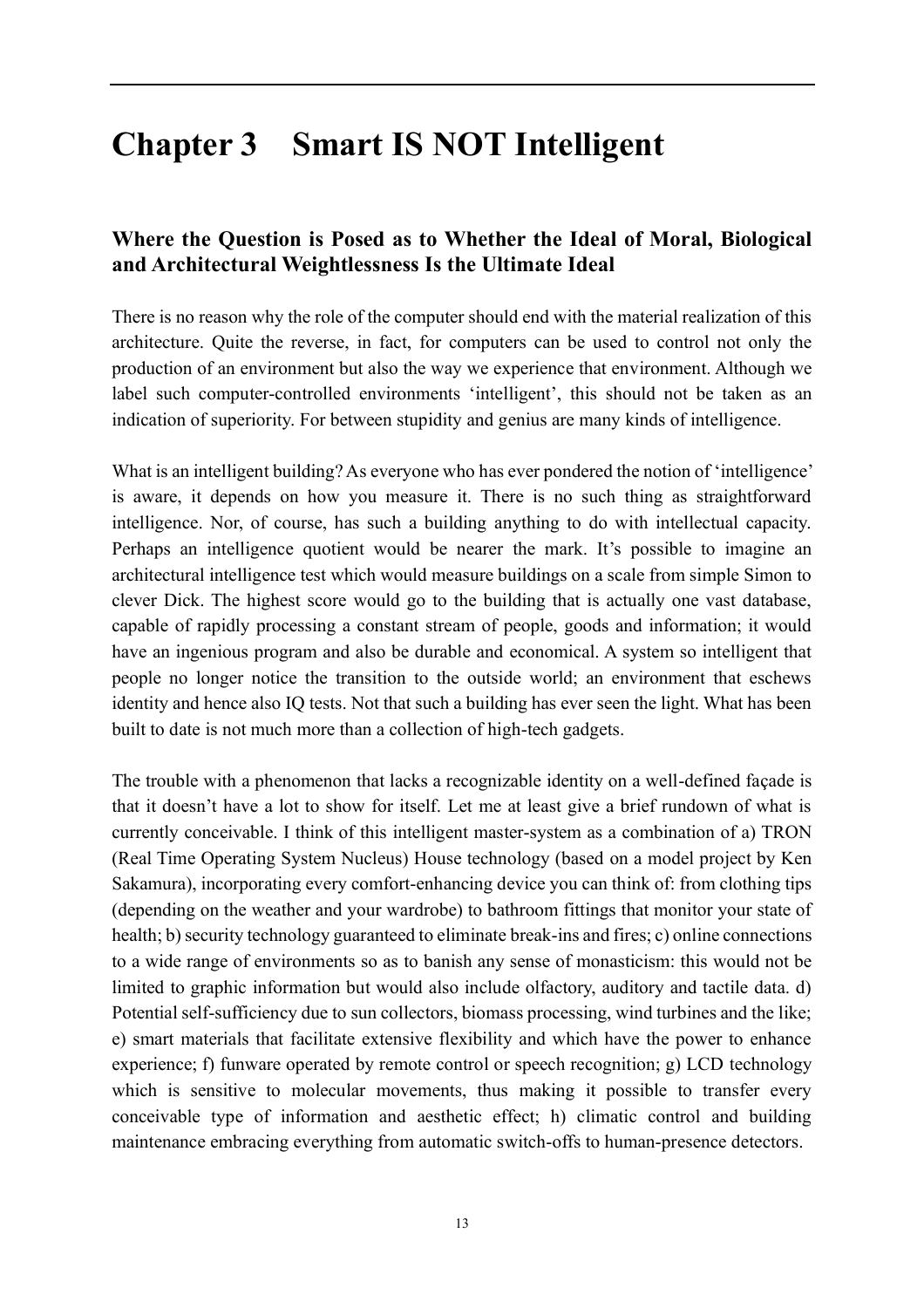For the present moment, this is all a bit premature. Even the most intelligent buildings are still at the artiste savant stage: quite staggering until you get to know them a bit better, at which point the trick starts to pall. Given that virtually all intelligence is presently being directed towards manipulating people, air, light, goods and information and that very little effort is being invested in enhancing expressive and programmatic intelligence, I shall stick to the following definition for the time being: an intelligent building is a house with no style. It is possible that such a building would be positively unsightly. Or that there might not even be anything to see.

On the other hand, all the more to experience. Of course we could always react to discussions about intelligent buildings with raised eyebrows and questions as to the feasibility. Deliberately provocative questions such as: Wouldn't it be better if people themselves lived more intelligently, if need be in stupid houses? Do you honestly expect to meet the light of your life in such an intelligent, narcissistic machine? Who's going to have charge of the remote control? Likewise, who's going to preside over all that stored data, in particular the security system data? And do you really want your smart lavatory warning you that you only have a short time to live? Have you worked out the cost of maintenance? Delicate questions, indeed. Yet despite all the cynicism it is difficult to ignore the fact that applications based on artificial intelligence are poised to hit the mass market. For that matter, what is 'authentic' intelligence anyway? Small wonder that the adjective 'artificial' is increasingly omitted nowadays.

Several favorable conditions (for the industry, that is) are about to become decisive. They would be more likely to inspire confidence if market research were to focus more on specific target groups. One huge unexplored area is that of care for the elderly, which is going to find itself under increasing pressure as the percentage of elderly people rises. Given the appropriate supporting functions and teleservices, they would be able to remain in their own homes a lot longer. A second opening lies in the growth of one-person households and the rise in the number of busy two-income couples, both needing efficiency-enhancing and time-saving technologies. Thirdly, strong environmental pressure represents a marvelous opportunity for domotica. And finally, there is the growth of the private housing sector. Private home ownership, as part of a condominium or otherwise, is on the increase, bringing with it a new demand for security technology in particular. In short, these are all durable, long term developments which make the large-scale application of domotica well-nigh inevitable. The time is ripe for 'thinking in terms of plug-and-play interior systems'.

This essay at any rate assumes that the actual implementation of this new technology has already taken place: the trend towards computer-controlled living, working, recreation and communication is sufficiently real to permit a few bold speculations. After all, behind these trends lie far more sweeping historical changes, that are currently taking place and that we would do well to take into account when exploring strategies for the future, rather than dismissing them as social-historical hobbyhorses.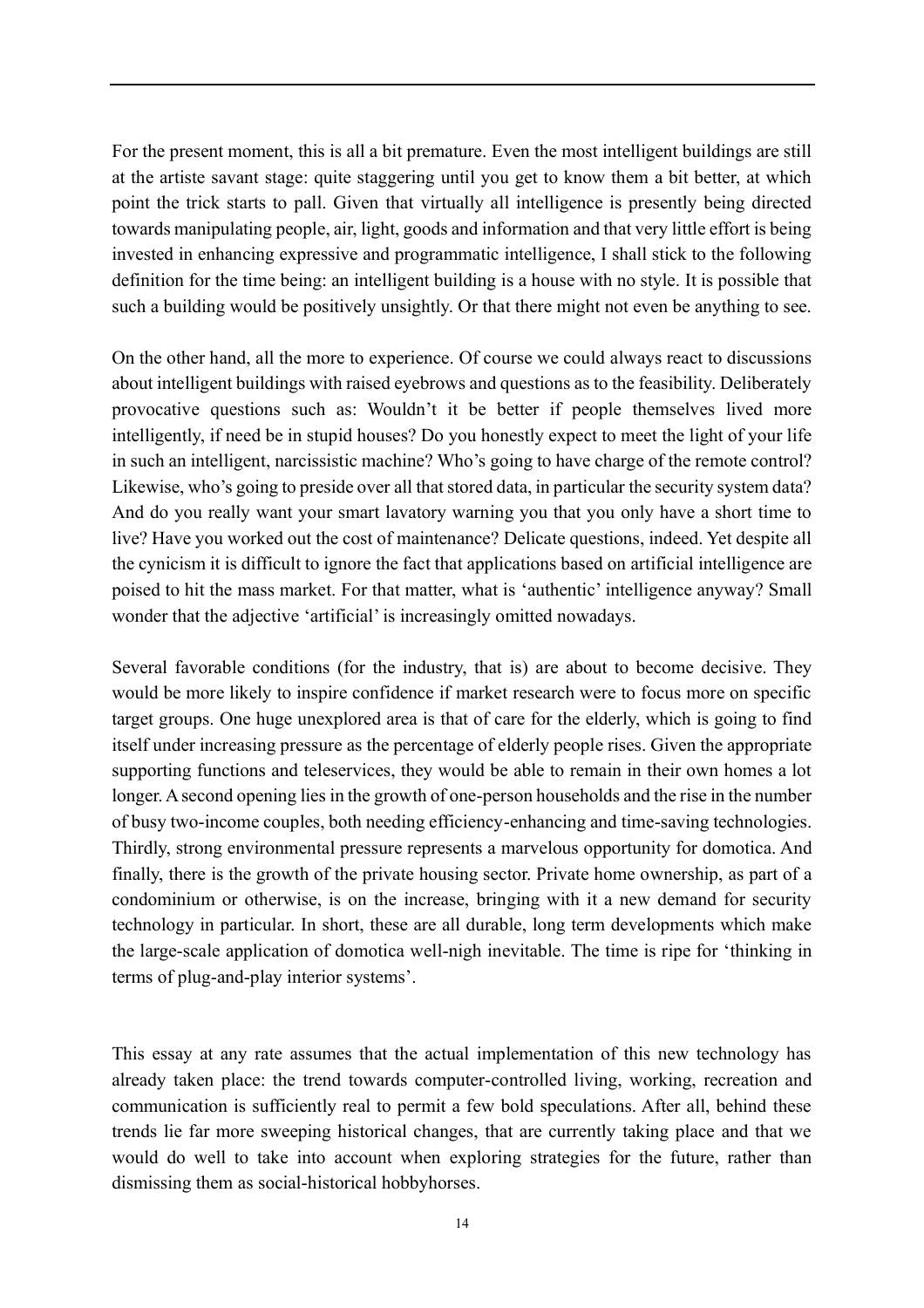In our long-distance tele-lifestyle where everything is nonetheless close at hand and instantly available, we no longer believe in what have come to be known as romantic clichés - by which I mean the rhetorical formulas that enabled us to accept human inadequacy. 'No pain, no gain' but now nothing hurts anymore. The only things being created nowadays are favorable conditions. It is said that 'inspiration equals perspiration' but the Home Binary Unit System makes perspiration obsolete. How inspiration is to be evaluated from now on is something we'll worry about tomorrow. The environment with the impeccable 'flexible response', the building that fits you like a tailor-made 'datasuit', never remains the same. It gives new meaning to Heraclitus' dictum that 'you can't step twice into the same river'. For river read intelligent environment. Freed of all those philosophical essences relating to the 'idea' of the house and the ontology of territory that have dogged us from Plato to Heidegger, we find ourselves back in a pre-Socratic universe where nothing lays claim to eternity. The truly intelligent house is a permanently changing context that has as many manifestations as there are combinations of an infinite number of variables. In other words, an infinite number of manifestations. That's going to involve a lot of searching. Don't go out without your notebook and digital route planner.

#### **You Don't Use Technology Any More, You Are Technology**

Not so very long ago artificial intelligence was wont to appear in the guise of an opponent. Remember digital chess? Since then the computer has changed from adversary to best friend. The allocation of chip addresses to everything worth manipulating has turned the computer into living matter; has made it, in a sense, part of us. The machine was an extension of our limbs; but the computer? We are an extension of it. No wonder we love it. After all, who's going to amputate bits of themselves? Long live the symbiosis with the motherboard! Only with digitization has the fusion between organic and mechanical become a real possibility.

Yet if technology has indeed become part of us, it is only logical that it should be invisible. If not literally so, in the form of built-in prostheses - the architecturally integrated concealment of terminals and the mechanics of remote-control - then figuratively, in that we simply don't notice the technology any more. So interwoven is it with daily life that it has become one with it. And whether our environment will end up being managed from the top down by a highly hierarchical control system or whether, on the contrary, it will come to resemble a horizontal mesh-work, the world of machines and appliances is making way for wide-spread computerbacked sensor technology, for a field of intersections. Technology is less and less about things, more and more about environment.

For architecture this conclusion is more or less crucial to its continued existence, at least, in a material sense. Which is why designers at the cutting edge of architectural practice talk increasingly about helping to create 'events' rather than about making objects. This is no autonomous aesthetic or programmatic preference, an expression of free will on the part of a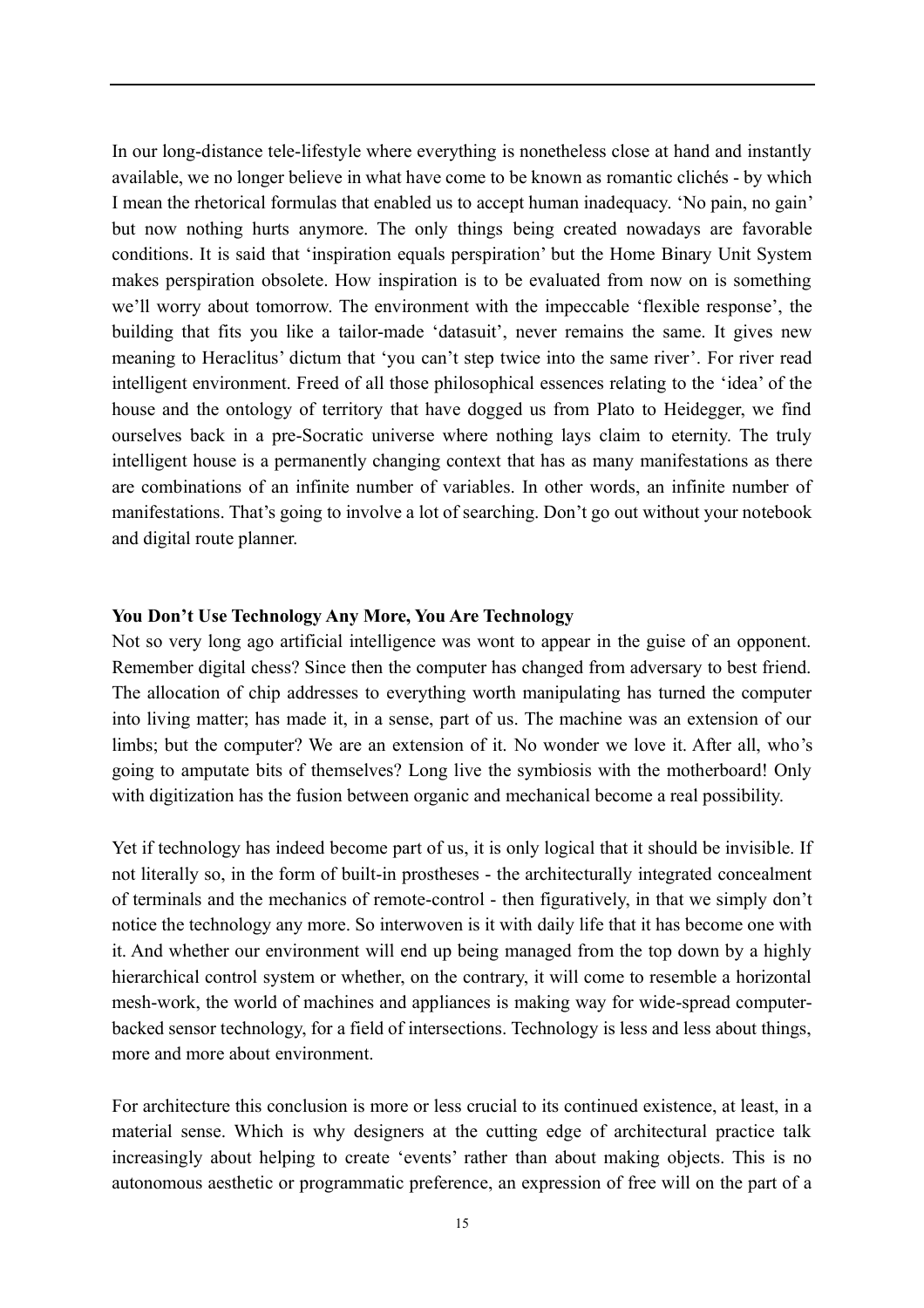few isolated architects. The fact is that architecture is in the process of losing its age-old mandate to generate space, create places, to separate here from there, and very few architects appear to have realized this. A whole range of architectural and urban types, from the bank to the pizza parlor, which at one time would have entailed an automatic territorial claim, are now in the process of dissolving. The relationship between outer appearance, programmatic functions, infrastructure and electronic networks is in a state of flux and architects might just it is only a suggestion, mind - play a major role in pondering and guiding this reorganization.

#### **The More Intelligent the Better**

It is well known that nomadic peoples often have highly intelligent dwellings. I myself once visited a Lahu community in Indo-China, where the one living area accommodated at least two social dimensions. Those in the official dimension (front entrance), simply did not see what went on in the unofficial dimension (back entrance). This mental construct made it possible for parents and children to pursue their lives side by side without constantly getting in one another's hair. Physically adjacent worlds were kept mentally separate. Lives lived in physical proximity were perceived mentally as two separate worlds.

It is surely no coincidence that with the end of our sedentary existence and the return of a sort of nomadism (bringing with it a certain deterritorialization), the future of architecture should hang on concepts like flexibility and impermanence. The difference is that instead of looking to the human imagination to provide that flexibility, we are now intent on making the human environment easy to dismantle and portable. Not that this should be interpreted as an anthropological circle come full turn. The emergence of the intelligent environment is best seen as the natural consequence of several linear historical processes. Reference has already been made to the insatiable human desire for more comfort, more security and more amusement. This desire can become so intense that human-ness itself is called into question. Exit condition humaine. In this reading, human inadequacy is a thing of the past, not because that inadequacy has been eliminated, but because we are in the post-human era. Or is that perhaps the same thing?

But there are other reasons behind the push towards an intelligent environment. There are those, for instance, who are so alarmed by the yawning differences in wealth, culture and mentality, that they would like to raise the dividing walls even higher. Artificial intelligence, in the form of advanced surveillance circuits, could help them to do this. Furthermore, the high degree of specialization in modern society tends to leave people feeling responsible for only one aspect of society, seldom for the whole lot. The result is splendid transport corridors, splendid nature reserves, splendid housing enclaves, splendid theme parks, splendid protected historical cityscapes and splendid industrial areas, while the area in-between, the so-called public domain, is a sorry remnant for which no one takes any responsibility. This is the fate of networks: the intersections are well cared for, the bits in-between languish.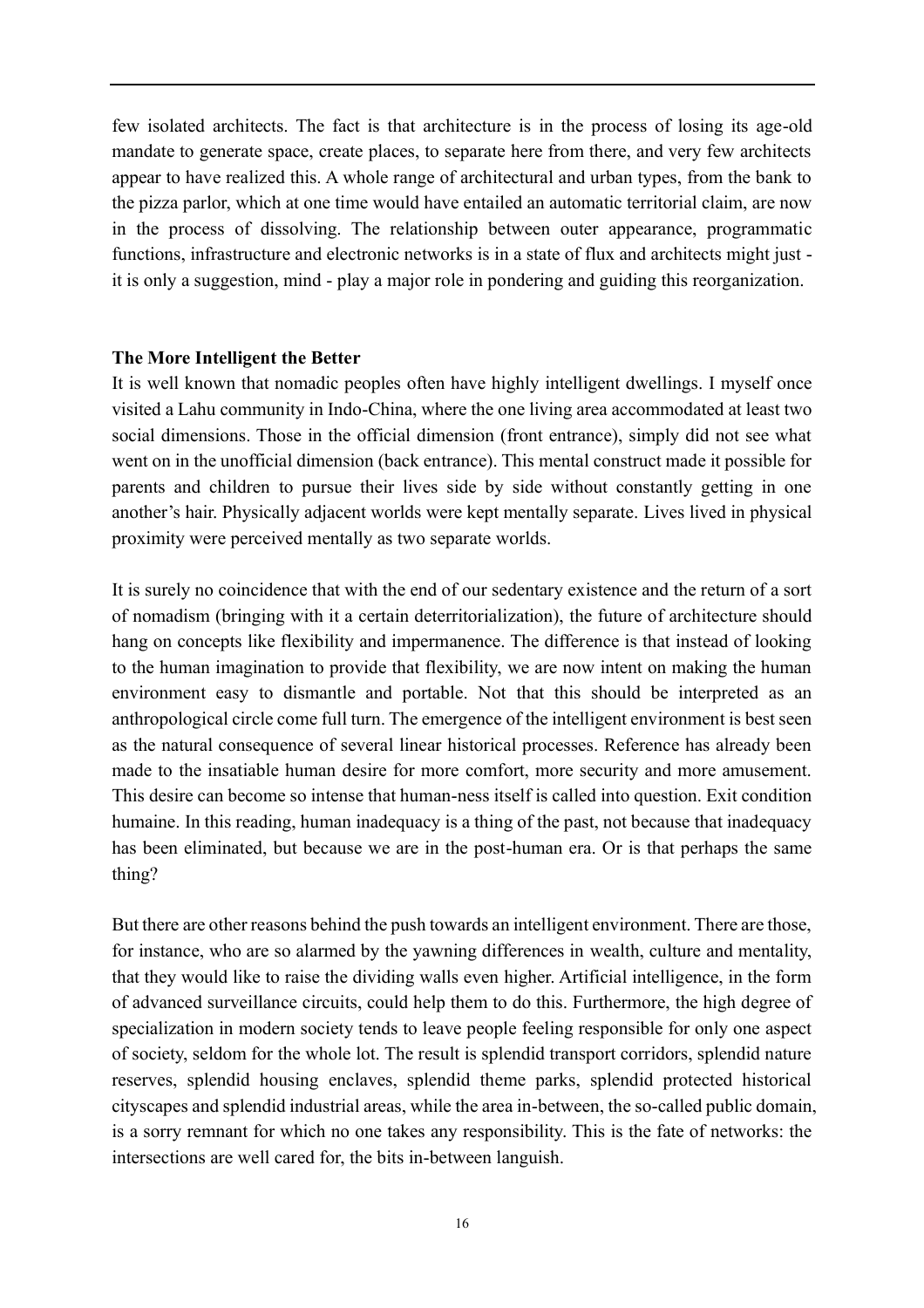Of course the intelligent environment, certainly on an urban scale, is also a spatial manifestation of economic and technological innovations. Just as high-rise waited upon the invention of the lift, and the functional city can be seen as a spatial expression of Fordism, so the progressive dismantling of material architecture can be interpreted as a result of digitization and Soft City, as a symbol of the flexible capital of late capitalism. In this sense Modernism could perhaps be said to be notching up yet another success, if not in form, then certainly in letter and spirit, for the Modernist ideal of lightness and transparency, flexibility and dynamism is destined to shape the environment in the 21st century, too. To such an extent that one might claim, with slight exaggeration, that the environment as such will make way for a field of interactivity which may not even need the addition of a spatially integrative framework. There will no longer be any 'there', only a 'here'. And a 'now', of course, that goes without saying.

In fact, it is not only the ideals of 'classic' Modernists like Le Corbusier or Alexander Dorner that will be realized; but also those of the anti-authoritarian and anti-territorial generation of the Sixties. The dreams of Buckminster Fuller, Constant Nieuwenhuys, Hans Hollein, Nicolaas Habraken, Cedric Price, Future Systems, Toyo Ito and the early Rem Koolhaas will also become reality. Although I'm very much afraid that this heaven on earth will be produced not by architecture but by services engineering. A distinction that will by then, of course, scarcely matter.

Apart from the pursuit of lightness, transparency and flexibility, there is one other characteristic of the intelligent environment reminiscent of Modernism. It is the emphasis on 'facilitative' conditions. Just as with the Modern Movement's neutral isotropic space, the enthusiasm for the smart space is all about the life and events that space makes possible. Architecture provides the podium, it's up to people to make the most of it. Which is another way of saying that this architecture is based on the idea of negative freedom, which is supposed to lead to a positive use of that freedom. But as we have already seen with Modernism, things don't always work out as planned. Just as The Language of Post Modern Architecture, with its numerous allegorical and decorative additions to the modern shell, can be seen as a reaction to Modernism's scary neutral emptiness, the odds are that instead of 'facilitating' a richer way of life, full of interesting 'events', artificial intelligence will send people scrambling for figurative virtual reality scenarios with which to fill the void.

As long as the facilitating policy of negative freedom was accompanied by a fairly serious desire to use that freedom to achieve something in life, the belief in a perfectible society could remain intact. The intelligent environment, too, would have its quota of independent-minded individuals, with still more time for a still more meaningful life. But we could be forgiven for asking who on earth is interested in this, if 'meaning' means instant satisfaction.

In sum, the current impetus for the intelligent environment comes from a wide variety of sources: social and economic conditions; digital technology's capacity to transmit visual and auditory information with almost no costs, zap from one piece of information to another, store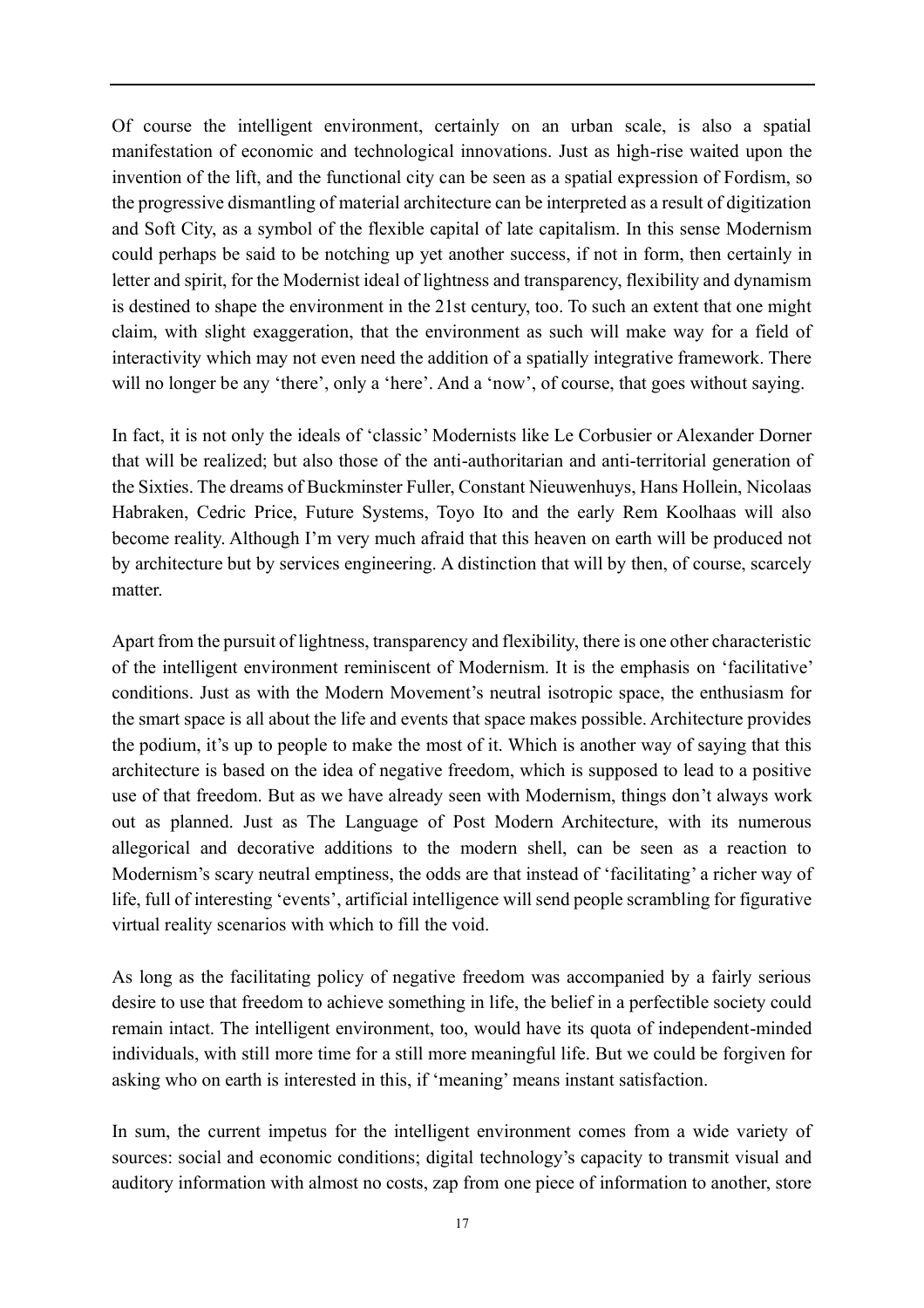it safely and navigate its way through it all by means of efficient interfaces; the Enlightenment dream of emancipation and our perennial disgust with human inadequacy - they all come together in the SMART world.

## **A Great and Compelling Life in a Paradise for the Painshy**

One wonders whether something so dependent on context, interactivity and interface can still be called a building. In any event, not in the sense of a materially delineated volume, designed and set down by a particular professional calling him or herself an architect. When it comes to building an intelligent structure where the 'detachable unit' is more important than the 'structural support', where aspects such as adjacency and materiality are no longer relevant and where the job of technical engineer or facility manager has more to do with creativity than that of architect, it is clear that the latter's intelligence will be found to be obsolete. Those architects who are sufficiently determined to survive will find themselves increasingly working with interfaces rather than making things. With engineers rather than as lonely geniuses. Architecture will become an organizational art.

In one respect such an architecture will represent the triumph of the avant-garde ideal of 'selfreferentiality'. In the last instance, a building that is no more than a self-referring system, rather than a metaphor for something else, is totally self-contained. Even the decorated shed is a completely outdated concept; like the ancient sun temple, it always refers to something else. A building with a pronounced façade is still busy sending out a signal, which also serves to emphasize its boundary. But a building conceived as a 'field' no longer sends out signals. One does not communicate with such a building; it communicates with itself.

In another respect, however, the dullest version of this type of architecture is proof of the failure of that same avant-garde, for despite its frantic attempts to integrate architecture with life, it has nothing more profound to say about that life than that it should be efficient and perhaps 'dynamic'. And lo and behold, with a bit of son et lumière, it works. Now the couch potato can revert to pure protoplasm. While everything else is in the process of becoming immaterial, light and mobile, there we sit in our media rooms in a state of total inertia, counting sheep in an effort to sleep away the centuries of boredom. And here we have just one more modern paradox: at the very moment when technology makes it possible for us to do anything we like, we're bored with novelty.

And yet... There is another version; an artificial intelligence that does not replace our own intelligence but enhances it; that instead of anaesthetizing and ultimately replacing the senses, creates a world which offers a richer mix of experience. It is an intelligence that complements human intelligence rather than contending with it and it implies a completely different approach to the experience of smart, interactive spaces than that offered by Domotica. The environments it produces will be anything but neutralizing; far from relieving the senses they will in fact place additional demands on them. Such environments, designed by programmers who ignore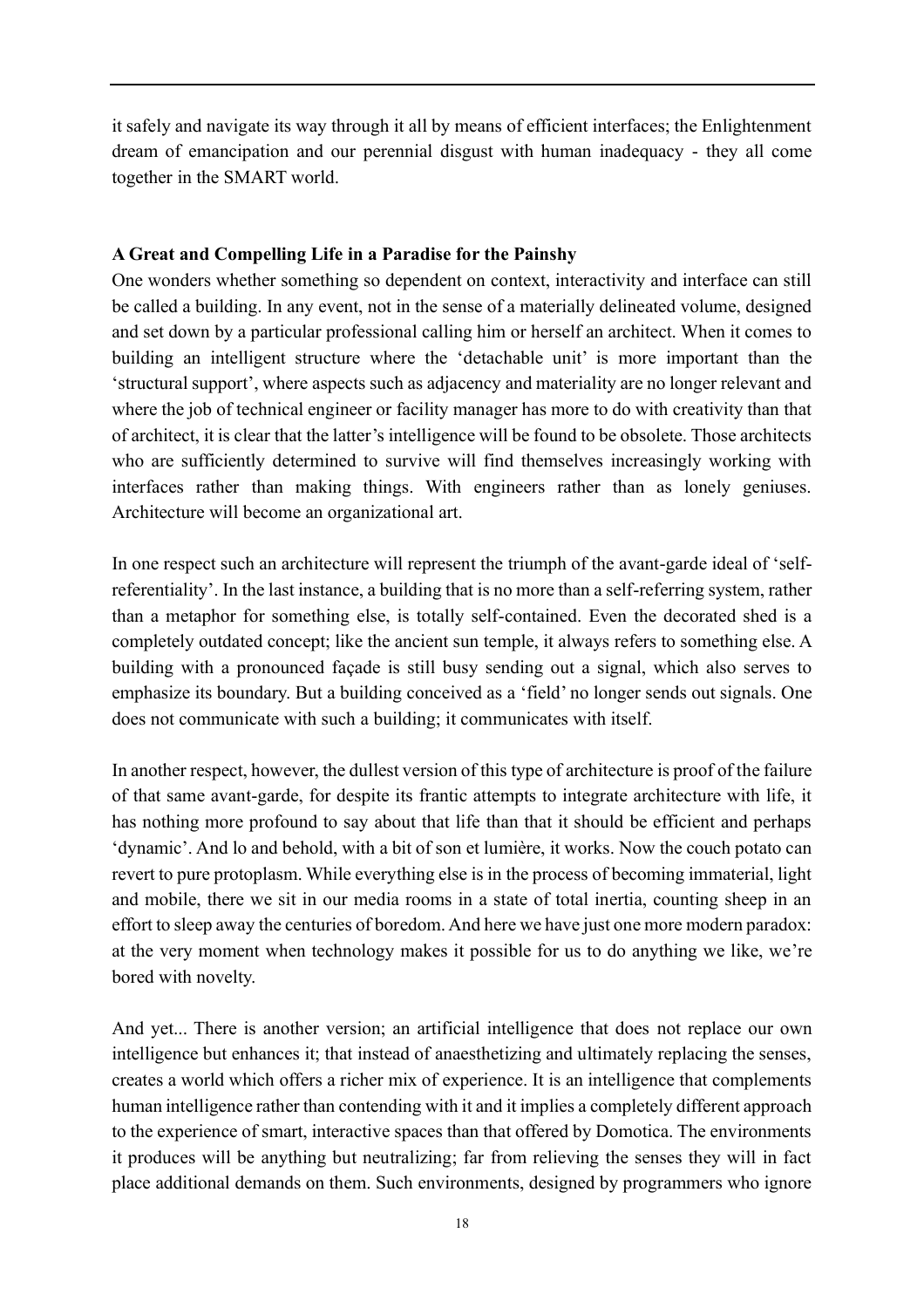the dictates of the market and follow instead their own inclinations in applying smart-tech, might turn architecture into an interactive Gesamtkunstwerk. Even if this means that matter loses its primacy, there is no need to fear that the body will be reduced to the status of a mollusk. Quite the contrary. This kind of environment calls for individuals who are in more than full command of their senses.

If architecture is to become an organizational art, then it is also time to ask, what kind of organization? Artificial intelligence requires intelligent artificiality. It's about time we had a course of training for this and, more importantly, a practice of building.

## <span id="page-20-0"></span>**Tale 1 From Paradise, Without Love**

Hungry? A snack... Sleepless? A mogadon Down? Prozac... Tired? An upper... Hyper? A beta blocker... Frightened? A silent alarm... Slow? A high-speed train... Hot? A smart house... Thirsty? A smart drink... Dirty? An ethnic cleaner... Harried? A weekend retreat... Chilly? A House Automation System... Predictable? A survival course... Damaged? A prothesis.. Undamaged? A prothesis anyway... Dull? A house party... Small world? Internet... And so on and so forth.

For a long time now he had wanted to be dead, to go to heaven, to finally claim his share of eternal peace. Of course, he appreciated all those achievements of the consumer society, that great, unending enjoyment. It was wonderful that the end of dialectics was almost a fait accompli and that there was an excellent metamedia theory of representation with which to neutralize even the most distressing pictures from other parts of the world. Fine, too, that solidarity had been unmasked as an invention of materialist collectivism and the socialists and conservatives were able to join forces. All the same...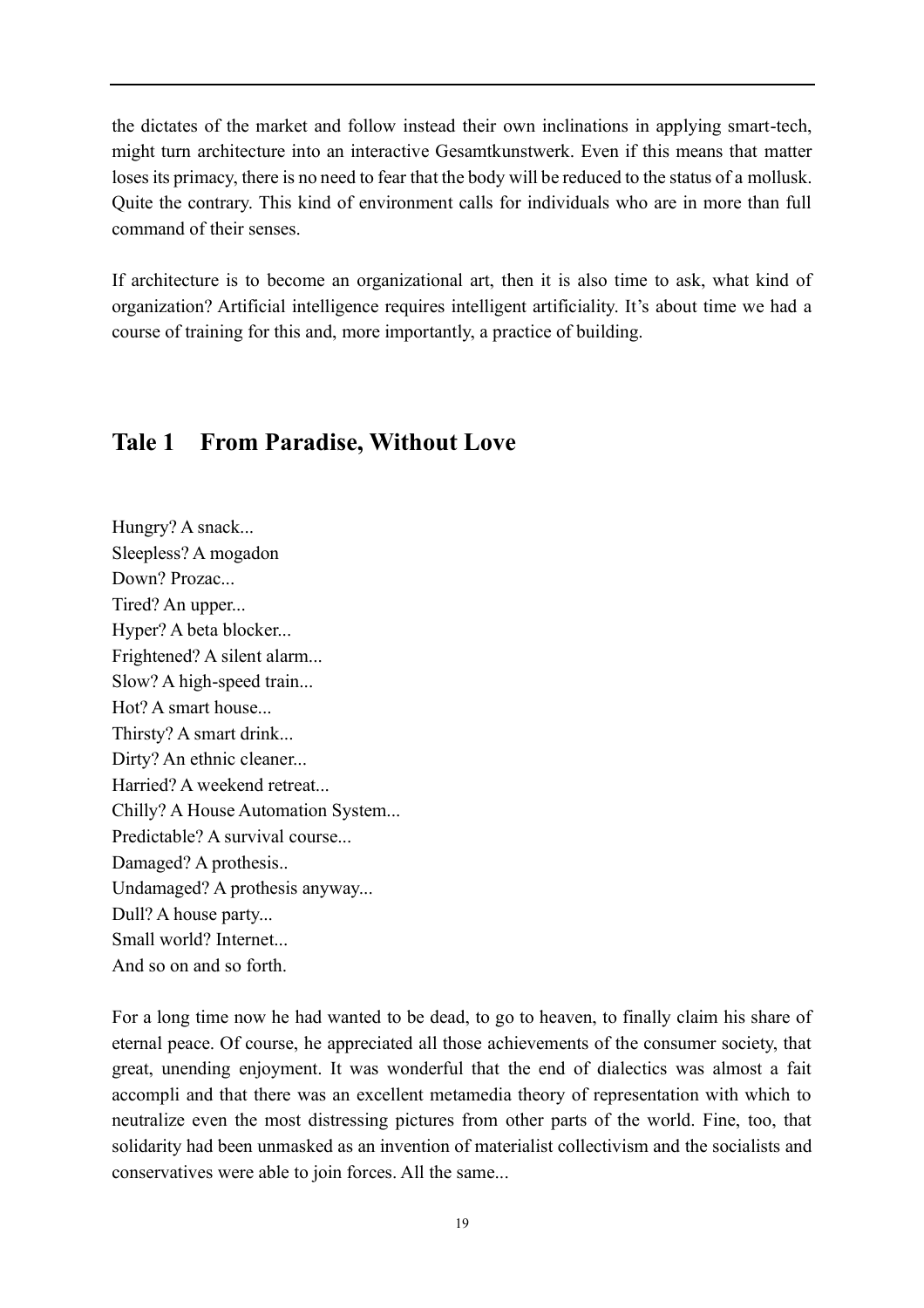The jet lag that hit you on your way back from a subsidized orientation trip to Las Vegas or Orlando or Tokyo was as disagreeable as ever; you still felt like shit. And then there were all those irritating minor ailments that had still not been conquered: the coughs and colds, a hiccup in the immune system, you succumbed so easily. All in all, the ingredients of paradise might have been imported here on earth but ultimate perfection was still reserved for the kingdom of heaven. Surely it must offer something better than all this eternal zapping from one pleasure to another: a totally transparent interface between all kinds of orgasm.

His friends, to the extent that they still merited the name, were worried. So young and already tired of life. To have everything and still long for fulfilment, for apotheosis. So they devised a ruse.

Next day he awoke in a strange bedroom. He found himself lying in a four-poster bed, under a magnificent canopy. No trace of a pea under any of the pillows, his body just seemed to float, weightless, on the eiderdown. A cord hung from the canopy. He rang and presently a flunkey entered the room and enquired what sir desired. 'Salmon, toast and champagne'. In no time at all his order appeared on the bed-side table. While he tucked into this food for the gods, he was able to enjoy the sound of angels playing their harps and sirens singing songs such as no mortal had ever heard.

And there he continued to recline, constantly plied with superior wines and the choicest foods. He did not feel his body, he lacked for nothing. In the evening the flunkey returned with all that his heart could desire. He had only to think of something pleasant and immediately all that was fine and good was paraded before him. No sooner did he think of loved ones and friends than they were there with him, in him. In the end, everything around him was nothing more than the constant realization of his thoughts. At which point thought itself ceased.

So it went, day in day out. Life in paradise settled into a routine. The superlative degree of all that is fine and good became dreadfully familiar. After dining on ambrosia for days on end, he came to appreciate what the standardization of perfection meant. Nothing was relative anymore; as soon as the gratification of one desire threatened to overshadow some other desire, that other desire was the one that was immediately fulfilled. It drove him crazy! When he deliberately refused his food in order to recapture the feeling of hunger, it turned out that he only ate for enjoyment, but as soon as he refused his food so as to deprive himself of that enjoyment, it turned out that he only ate from habit. His final attempt to feel something, anything, was to order an interactive hologram. The program was entitled 'Live Dangerously'. (Scenes retouched.)

One day the flunkey came to his bed and announced: 'Sir, there's been some sort of administrative error. You are not dead after all. I'm afraid you'll have to return to our branch on earth.'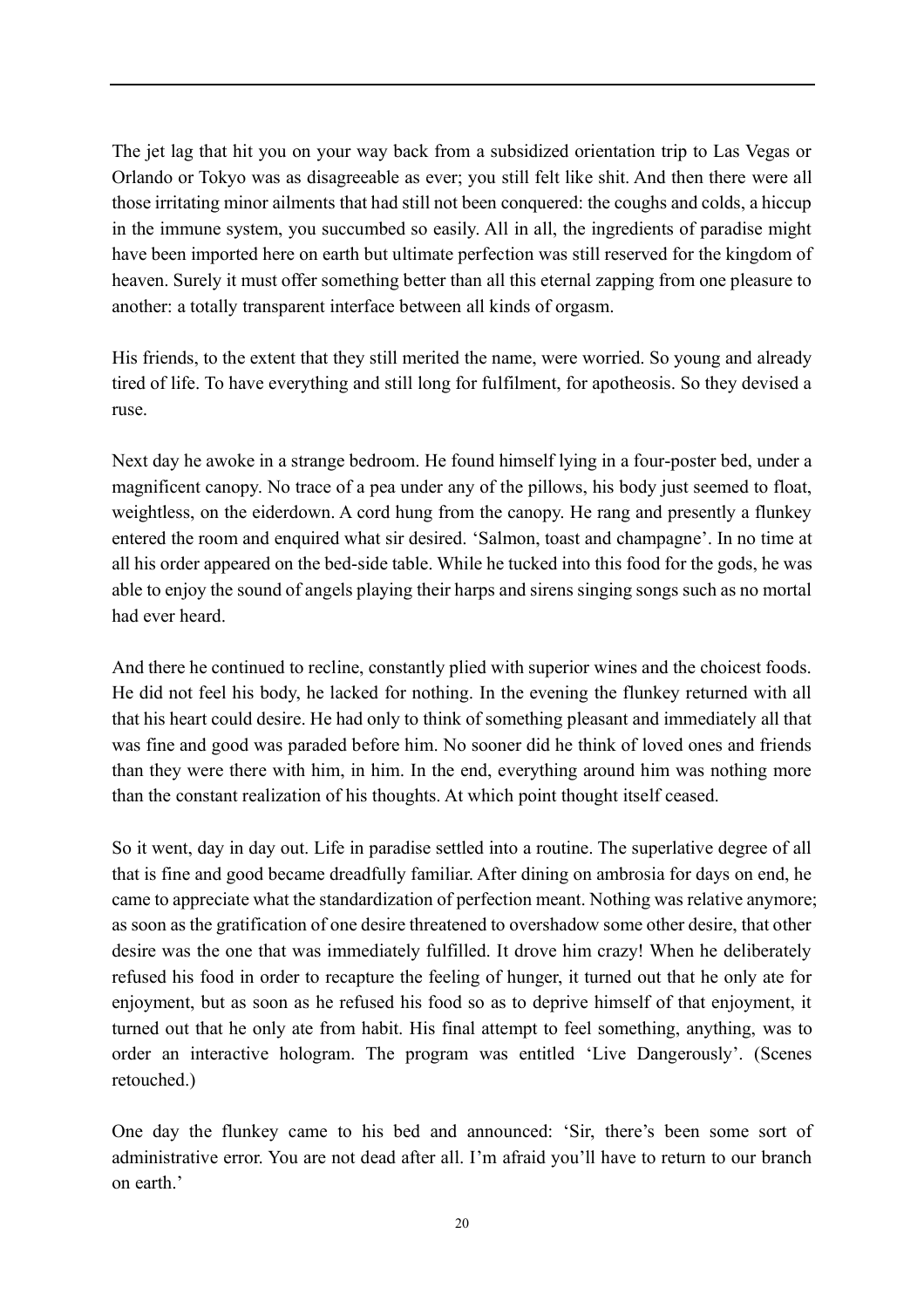## <span id="page-22-0"></span>**Chapter 4 RealSpace, QuickTime and Architecture**

## **Whether Posing Questions Makes Any Sense in VR**

The last two chapters dealt with the computer's role in producing (CAD) and experiencing (SMART-tech) the physical, material environment. A worst-case combination of these two applications would lead to predictable standardized construction and an environment where wealth of experience is sacrificed to higher productivity and efficiency. Architecture is then no more than an assembled building kit equipped with a building management system. At its best such a CAD/SMART combination would lead to nothing less than a new and glorious episode in the history of architecture. CAD technology makes possible a radical design overhaul, a spatial game beside which even Piranesi would pale into insignificance. The resulting space would be able to accommodate an artificial intelligence that enhances experience rather than neutralizing it. An intelligence which, instead of anticipating desires for safety, comfort and economy, responds to human intelligence.

Nor does the computer's role end here. It is also capable of mediating experiences which no longer require the existence of a real building. The cybernetic environment becomes virtual. This is what is meant by virtual reality (VR): the production and experience of totally simulated environments. Projected improvements in bandwidth, resolution and the speed of data processing suggest that whereas today's virtual reality products are regarded as mere surrogates, in future they will be preferred to the real thing. But we're not there yet. And the question remains whether the contracting out of human imagination is a cause for much rejoicing.

Virtual reality is an umbrella term that covers a wide variety of meanings. The idea of a virtual world - in the sense of recreated reality - dates as far back as the paintings in the Lascaux caves and ever since the discovery of linear perspective during the Renaissance, Western cultural history in particular has been full of 'lifelike' representations. Even the idea of the Wunderkammer is quite old. Accordingly, the latest wave of simulations, whether they are experienced in VR booths or under HMDs (head-mounted display units), can be seen as part of a long-standing tradition of ooh and aah. Nor, finally, is VR in the form of a rhetorical gesture exactly new; every classical rhetorician dreamed of a synthesis of logos, pathos and mythos. Seen in this light, virtual reality is simply a continuation of an old tradition using new, digital tools.

There is, however, good reason for maintaining that this tradition is now entering a new phase that will change its very nature. It is no longer a matter of a short-lived simulation of reality for adjuration, education or pleasure, but of actually creating that reality. Once this has been done with any degree of success, the original can be discarded, at which moment virtual reality will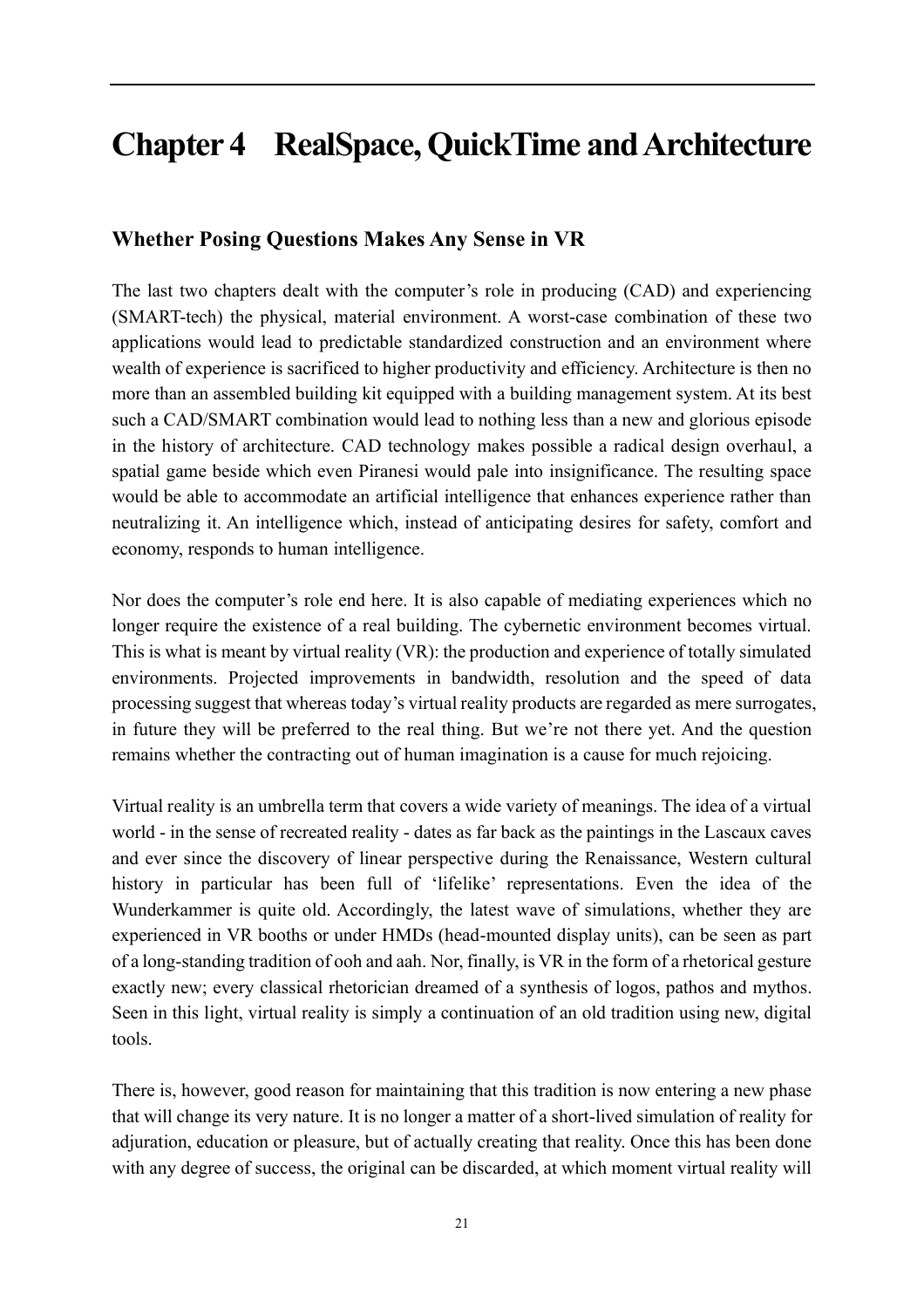become virtuality. No longer a fleeting representation, but a general, permanent condition. The dialectic between real and unreal will be a thing of the past.

But we've a long way to go yet before we reach that point. There's a difference between VR in the form of applicable technology and VR as a utopian ambition, and there is no consensus as to whether these two will ever become one. Indeed, some people regard VR as at best a practical aid in developing prototypes and/or for putting together attractive presentations and that's as far as they want it to go. For others, however, VR represents the realization of a perfect world where the Creation can be repeated from scratch, but this time on our terms. They regard today's fairly schematic form of VR, which provides mere animations of environments that may one day really 'come to life', and where people just practice for the real world, as no more than a crude foretaste of the '21st century' or 'the Third Millennium', when VR will make fullblown teleliving possible. And more! When we live in the electro-unit, we will log in to an online world that will provide us with everything we now have to go out and fetch for ourselves. The two most important elements of VR, interaction and immersion, will then have become absolute. Everything will be compatible. The eye, which now enjoys primacy in every VR environment, will be supported by the other senses, including the sixth. For the present, though, such a picture belongs largely to the realms of the imagination.

Despite the huge discrepancy between fact and fiction, VR dominates the current world view. The technical realization of VR is less important than our intense preoccupation with it. There are a number of facets to this preoccupation and it is these I would now like to address.

## **The Price of Progress**

The economy is riding high, the deciduous forests are recovering and public violence appears to be declining. The statistics are cheerful. The big problems concerning the earth have scarcely any relevance to daily life. The crux of the matter - that we pursue infinite progress with finite resources - is so abstract that it cannot serve as a guide for anyone, and certainly not for those whose responsibility is chopped into four-year terms.

In the meanwhile, our modern-day Cassandras have not been idle. For those who make society their study it has long been obvious that such universal principles as freedom, mobility, selfrealization, equality, self-determination, the pursuit of happiness, freedom of speech, the right to shelter, individualism, curiosity, adventurousness, voluntarism and so on, have their limits. In recent times this has been increasingly expressed in terms of an abstract limiting factor indicating the extent to which we must reduce our consumption of natural resources in order to achieve 'sustainability'. At present we are at 'factor 20'; in a few years' time we will have reached factor 30. And so on, right up to Stunde Null. It's a neat way of reducing a necessary ecological revolution to a simple mathematical problem, but essentially what it says is that in RealSpace the price of Enlightenment ideals is simply too high. The Great Revolution is going to require more than mathematics.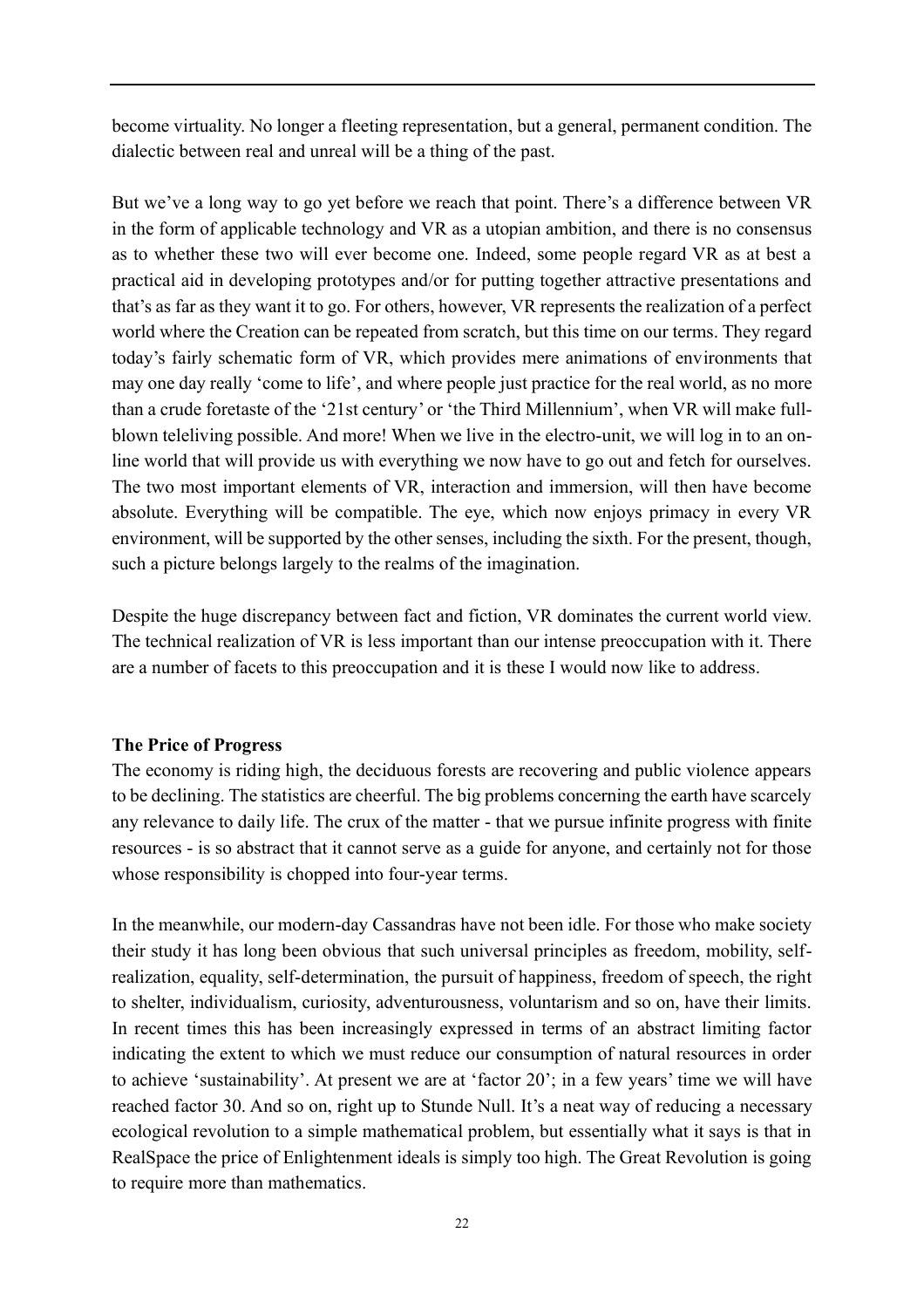Or perhaps not. If that mathematics is binary, perhaps something can be done after all. Can the computer save the world?

Architecture has played a not inconsiderable role in the realization of aforecited Enlightenment ideals. Not only was architecture as organized space a rewarding metaphor for the positivist conquest of the world, but architecture as a material order was also directly involved in the gigantic consumption of space, the environment and resources entailed by the process of modernization. (A total moratorium on architecture would in itself result in a dramatic reduction of that factor 20.) Perhaps the price of architecture has become too high for the continuing emancipation of humanity.

The most obvious response is: no more emancipation then. Yet quite apart from the question of whether that would not be a negation of history, it is simply inconceivable. As Adam Smith already realized, emancipation is the only acceptable justification for capitalism's endless expansion and innovation. In VR, however, (late) capitalism could carry on without fatal consequences.

VR, then, is a New Frontier, a luminous reworking of the time-honored notion of 'Go West'. Once a three-dimensional grid has been laid over the real earth, culminating in the global village, a new universe will emerge where the explorer mentality will find new employment. The Frontier was never a real target but rather psychological compensation for the death of the great watchmaker. Insofar as Cyberspace is a terra incognita, a place where everything is still beautiful and unspoilt, it is an Ersatz for paradise. The only pity is that the process of mapping and conquering this realm all too often goes hand in hand with the disciplining and impoverishment of the real world.

So there is good reason for asking which values (intimacy, compassion, solidarity, community spirit, etc.) we must renounce and to what extent VR really can deliver further emancipation. Is not the imposition of discipline and stupidity inherent in the very structure of virtuality? Be that as it may, ignoring VR will not get us very far either. Instead of abandoning this sector of cyberspace to producers who promise to banish boredom, solve problems and sell services, we would do better to turn our attention to VR as a dimension in which it is possible to think and to develop new ideas. This project is still very much in its infancy.

## **Live Like a Spartan, Feel Like Caligula**

In order to make people more willing to embark on this project, we must first discard a number of durable psychological processes. It is striking how loudly people talk of 'freedom' in connection with the introduction of systems constructed strictly according to rules. When all's said and done, digitales are logarithmical and protocol-driven. Although some VR offers a refined simulation of a world that is free from time, place and personal identity, and to some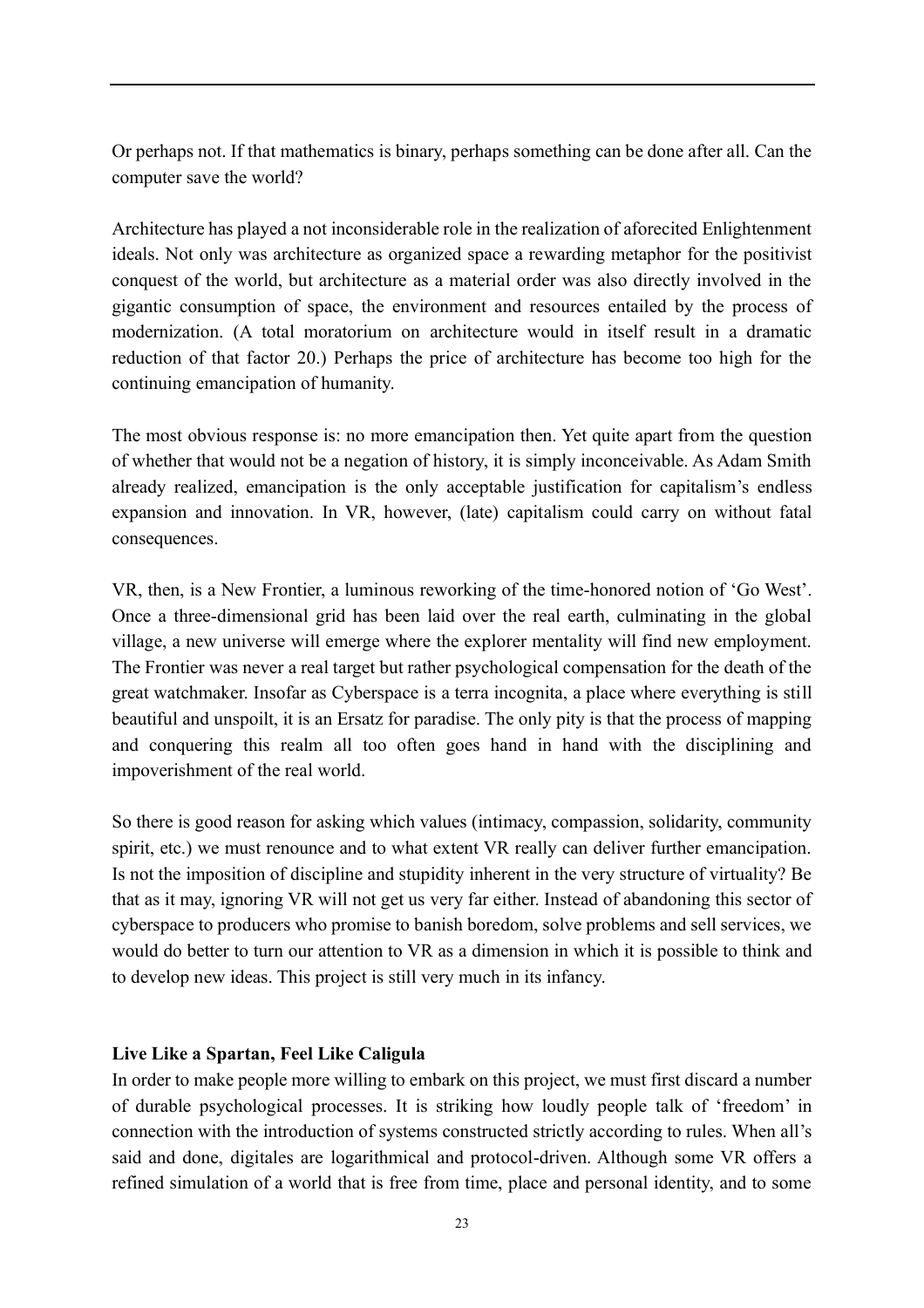extent succeeds in bringing the divine privileges of infinity, immortality and omniscience within reach, one would be hard put to see the average computer devotee as a model of independent behavior. On the contrary, his (occasionally her) freedom amounts to choosing from a menu bar. The great attraction of cyberspace lies precisely in the strict rules applying to every action. There's no getting around the fact that computers work with programs and that these are seldom written by visionaries.

Another important mechanism standing in the way of a truly liberated use of the computer, is the abiding need to see cyberspace as a sort of latter-day Carnival and the cyborg as a latterday grotesque. The posthumanist android can just as easily be seen as a premodern Rabelaisian figure who is not opposed to the world but one with it. VR becomes the domain of a reborn, medieval innocence. VR as a land of plenty is an upside-down world of waste, a social outlet, a mythical universe. Just as the VR Electronic Frontier can be seen as providing some compensation for the impending ecological reckoning, so the VR Carnival can be seen as compensation for an impending diet that will make Lent look like gluttony. Must we really economize to the tune of factor 20? Then at least let us do it in the Orgasmatron. It's possible to imagine a type of VR that is directly connected to the central nervous system and which allows you can live like a Spartan and think and feel like Caligula.

Thoughts do not have to expressed through words or images in a given symbolic order; they can be 'experienced' without benefit of mediation. And be honest, wouldn't this be the ultimate fulfilment of the wisdom of Blaise Pascal, who said: 'All the misfortunes of men derive from one single thing, which is their inability to be at ease in a room'. VR allows you to scour the galaxies and still be back in time for tea.

The preprogrammed actions associated with the current interfaces on the one hand, and the carnivalesque relationship with the computer on the other, constitute pretty stiff obstacles to a self-confident, critical and creative use of the possibilities offered by VR. The only hope of a breakthrough on this front is a change in approach, most likely forced through by a new breed of operators. We need to stop seeing VR as a new 'medium' and view it as the next and crucial step in the cultural process of digitization. Instead of wondering whether or not to adopt the new medium, creative minds bursting with ideas could then address themselves to their relationship to a cultural process that is destined to shape the present era. In this respect, a reallocation of available talent is urgently needed.

## **Paradigm Shift**

The 'digitization' process not only confronts us with new means of communication but also with the consequences of those means for our world view. On the one hand these consequences do not look all that serious. The old familiar perspectival, homocentric view of things is more powerful than ever in VR and there are countless protocols and conditions that must be satisfied. In addition, it is clear that the insights of the major thinkers of the last 150 years - including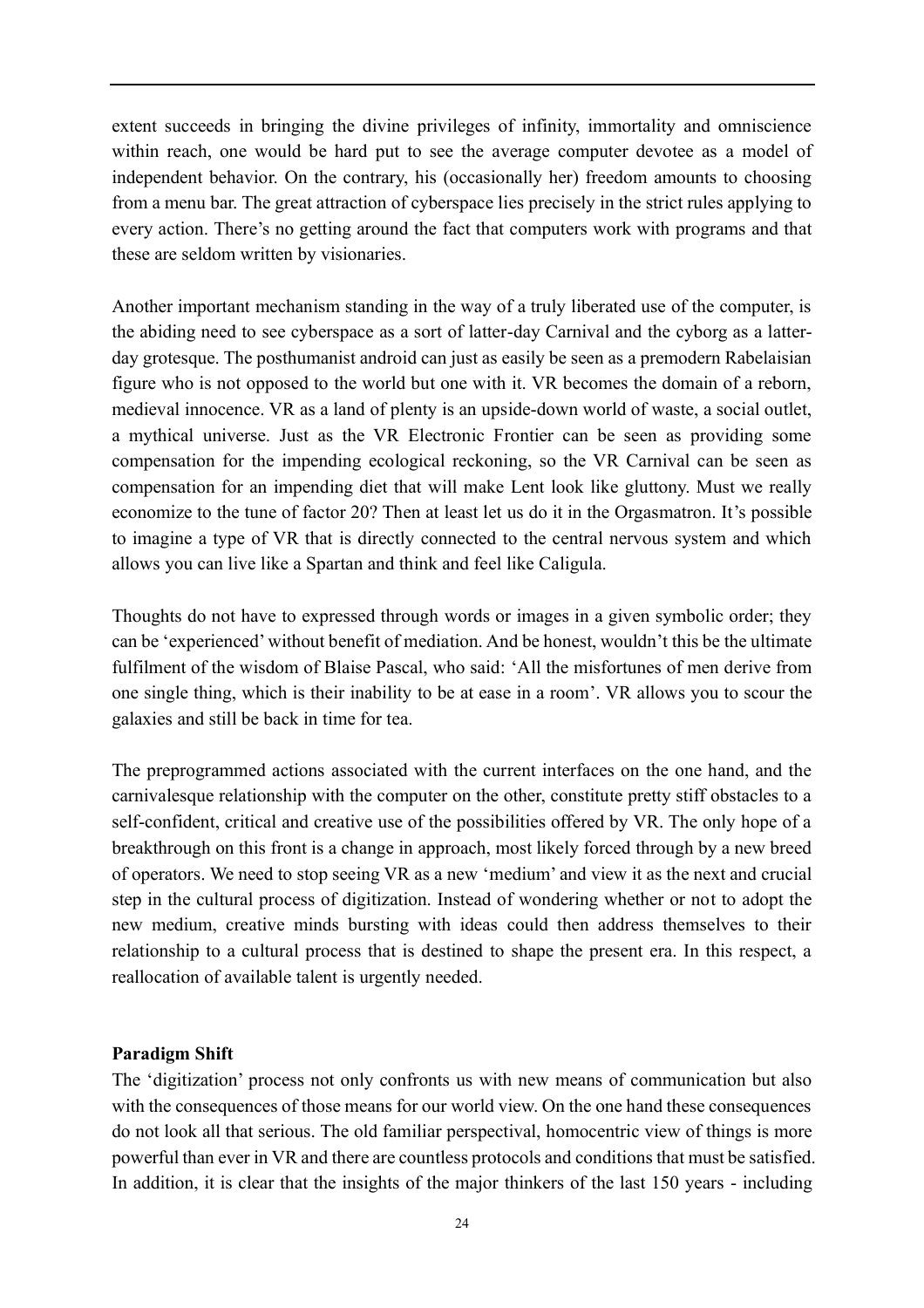Marx, Nietzsche, Freud and Einstein - have scarcely penetrated the VR domain. Cartesian logic is the order of the day.

On the other hand, VR undeniably entails a paradigm shift. VR is not a 'found' world, but the invention of computer programmers. Instead of a life 'after nature', VR in principle is a world according to a mental projection. As such it is circumscribed by what goes on in the minds of those programmers. And to date this has clearly been of an almost exclusively Cartesian order. But it does not have to stay that way. Here indeed lies the germ of genuine innovation.

The designers of VR are usually preoccupied with how it works rather than how it should be. The program writer's engineering outlook is reminiscent of the cool gaze of the neurophysiologists whose analyses of, say, neocortex, hypothalamus, limbic system, Papez's circuit and the synapses and neurotransmissions in between, have given us a pretty good picture of what goes on up top. The secret of thought processes has been made visible to such an extent now that there is no longer any need to speculate about the ghost in the machine. The ghost exists and proof of its existence has been provided by computerized tomography of X-ray pictures (CT), positron emission tomography (PET scans) and magnetic resonance imaging (MRI). Whether you want something, remember something, analyze or feel something, they can see you thinking. (They being the men and women in white coats, of course.) Psychic phenomena and telepathy have had their day. Computer animations have now helped to demonstrate that the inventors of those same animations possess an anima.

Well then, it is this anima that dominates most VR productions. They are simply the products of the analytical minds that have applied themselves to reality, something that should be borne in mind when assessing the cultural value of VR. It is quite likely that if this technology were to be controlled by other minds, the nature of VR would change dramatically. VR might then extend beyond electronic mimesis to encompass independent ideas. At such a moment VR would no longer compensate an inevitable absence of individual imagination and judgement; instead it would be a medium that gives free play to a whole range of good and not-so-good qualities. To the extent that there is a 'challenge', this is where it's at.

It is not at all certain that VR as the embodiment of the New Frontier really does offer a solution to the dialectic of the Enlightenment. Nor is it possible to say with any certainty that it will not. It would not be the first time that technology was expected to provide a solution to problems that are primarily a matter of mentality. But if we are determined to follow this course into uncharted waters, then let it not be in the sole company of aggressive conquerors intent on staking a claim to their new territory as soon as possible, but rather together with those who possess sufficient civility, openness to possibilities and nomadic wonderment.

#### **Space, Time and Architecture in VR**

Can architecture become go virtual? If so, how? If not, will it survive the digital revolution? It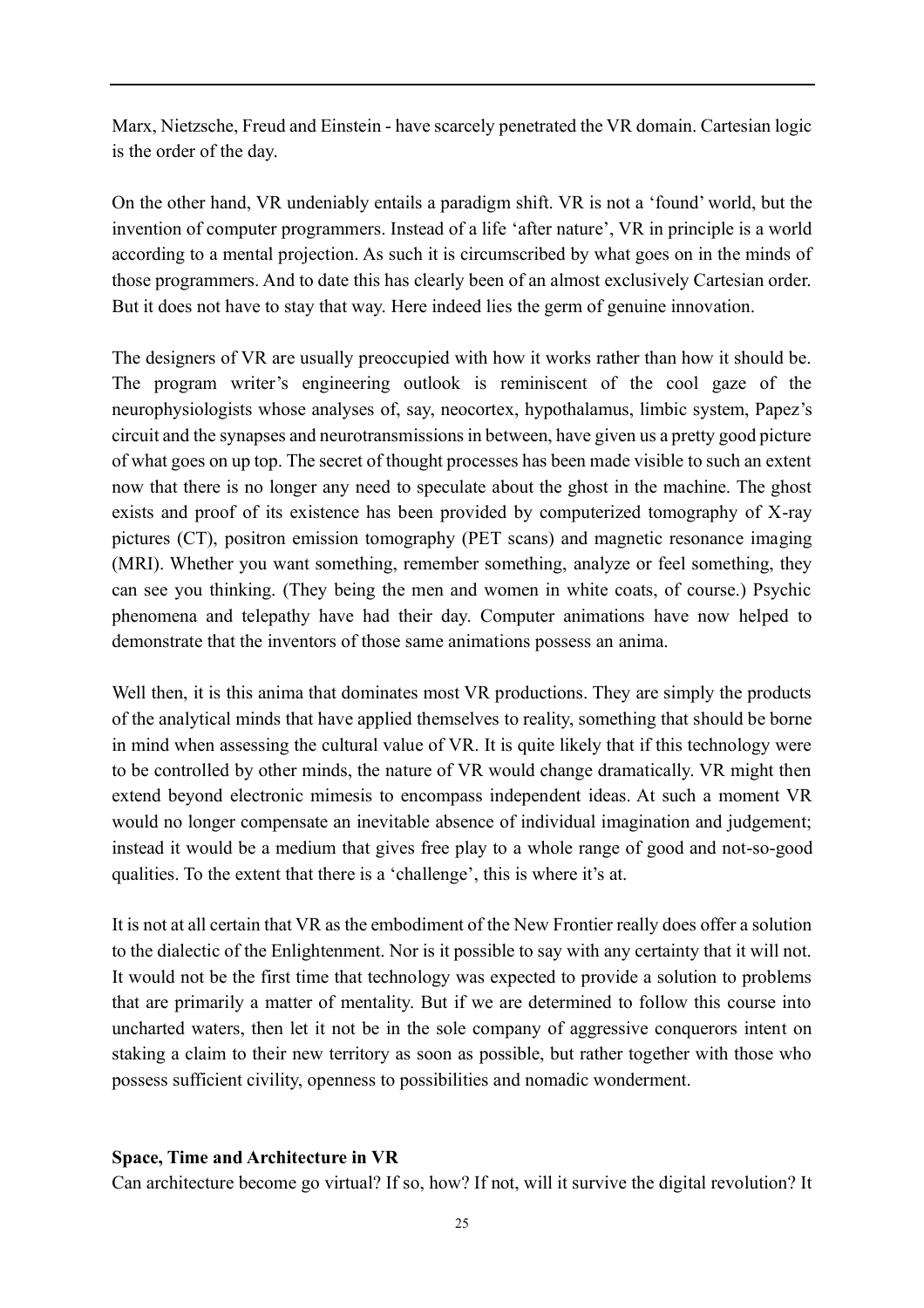seems to me to come down to an academic question of definition. The fact is that VR has a role to play both in maintaining historical and existing architecture and in future construction. Both entail momentous consequences for our sense of nearness and our experience of the environment.

1) Until recently, if you wanted to know what your country looked like in the past or how it might have looked, you had to rely on your own powers of imagination sparked off by drawings and photos in a wide array of architectural publications. But suppose you had no imagination. In that case the existing literature would not have been much help. However fine the pictures, however exhaustively the buildings are documented in four-color prints, the spatial play of architecture is the exclusive preserve of material reality.

Now, however, it is possible to imagine a databank, a super hologram, where a country could be transformed at will into the desired built environment, albeit a VR environment. The visitor would be able to choose from a lavish inventory of structures that can in fact no longer be visited, but which he or she can now walk around as if they were real. This would also be a sensible way of spending cultural heritage funds, goals such as preservation and popularization would be dealt with in one fell swoop. Commission a specialized firm to virtualize Duiker's Zonnestraal Sanatorium and not only would the government save millions on the preservation and maintenance of the building, it would also make this Nieuwe Bouwen monument accessible to countless numbers of people. What's more, the same government could make money selling the rights, while at the same time avoiding an endless stream of tourists heading for Hilversum. Profit all round.

And that's not the end of it: the entire history of architecture can be put on line. It is simply a question of time and feeding in the data. There is already a growing database containing the wonders of the world and the monuments on the World Heritage List. If you surf the Internet with 'Virtual Tourist', you can already visit quite a number of the world's great cities. And should you happen to know the password for the CIA Interlink program, and hence have a direct link to the spy satellite network, you can see everything in real time which is on an architectural scale. Access to everything from one central computer terminal, plus the theoretically endless digital reproduction and distribution of everything cultural, adds up to a decisive development in our relationship with the world around us. The past = the present. The far-off is the here. In such circumstances there is an urgent need to undermine the tendency towards slavish reproduction of what is past or far-off with self-willed 'interactivity'. That is to say that within the documentary, ready-made nature of the images called up, the user should retain a certain room to manoeuvre, to follow his/her own agenda. It is of course vital that the quality of this agenda should be well developed from an early age by means of training in digital literacy.

2) As far as the future is concerned there are two possibilities for architecture, once again depending on what you understand by architecture. A) Architecture will restrict itself to the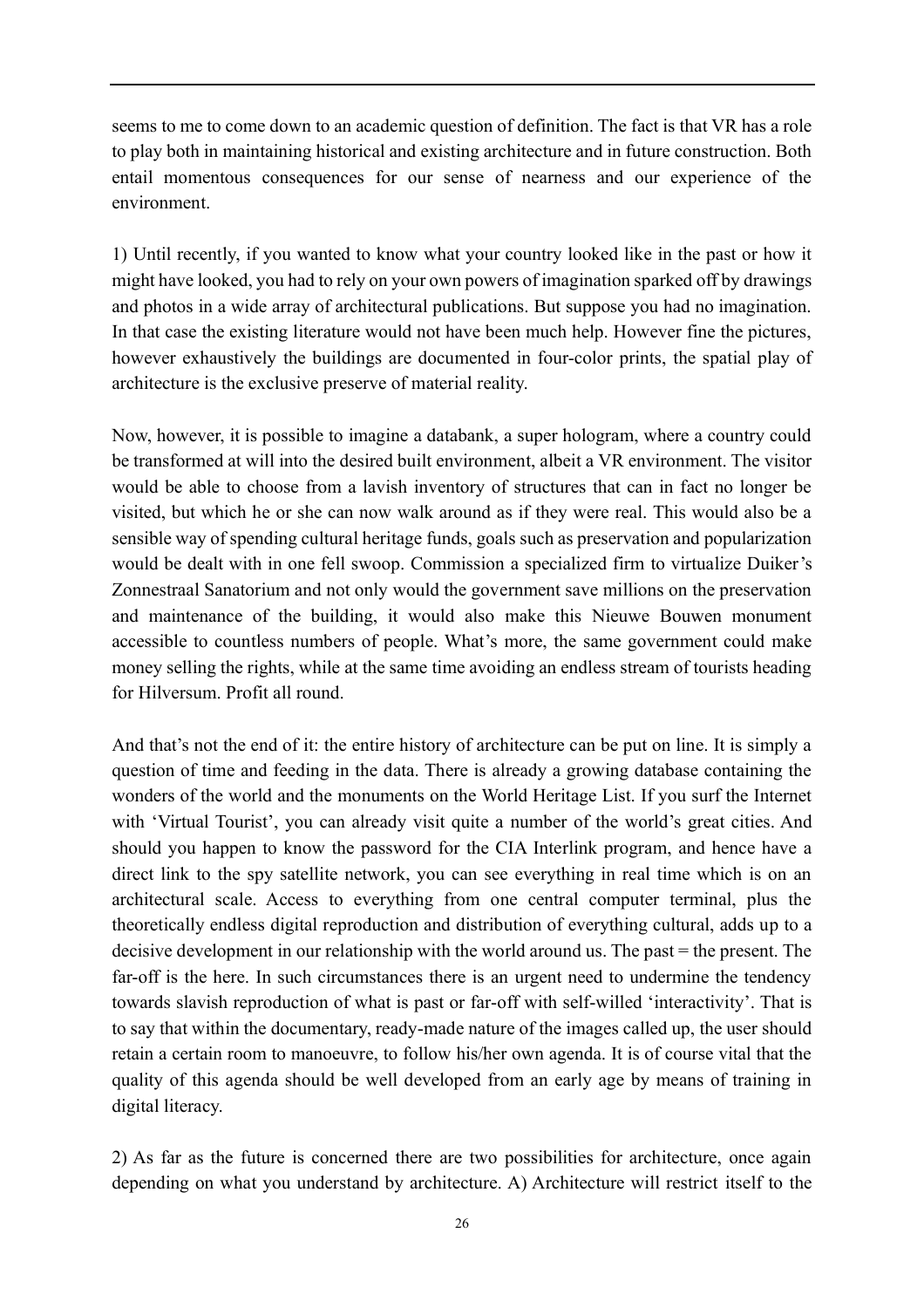material environment and accept its modest role in a multi-player system governed by market forces. (Apart from the familiar exceptions to the rule.) Its critical task, for example, would then consist of being as economical as possible in its use of resources, although this also is an objective that is all too liable to be interpreted in favor of the market. B) Architecture will extend the definition of its mandate so that it covers not just the making of objects but also the making of all kinds of environments, including digital ones.

The first scenario signifies the end of a historical cycle. Architecture will loose its indispensability as a separate discipline. The second scenario offers architecture a second lease of life for centuries to come. No matter which direction the time-space concept takes we are still going to find ourselves inhabiting 'environments'. More than ever before we are going to have to learn to find our way around these environments, we are going to be following unfamiliar, multidimensional paths. Those architects who address themselves to the new technology should strive for optimum conceptual clarity. But movement through this virtual space is not the only concern. The quality of the 'accommodation' - compared with what is presently available - can also be vastly improved. The VR of the future will not be restricted to finding and passing on edutainment; it will be possible to create places similar to the major historical architectural types. From places of worship to casinos, from prisons to music theatres, every function has a potential virtual version.

Architecture today is minimally prepared for this new mandate. Meagre capital, meagre knowhow and meagre confidence lead to meagre innovation. On the other hand, the new field of activity is ready and waiting. The dramatic growth of cyberspace makes it increasingly easy to 'just start somewhere'. The only real problem is a chronic lack of time. Almost all developments in this field are brought about by people who are paid - i.e. given the time - to do just that. Lack of time is the greatest obstacle to a versatile, creative and alternative use of the computer.

To sum up: the material environment is losing its significance vis-à-vis the new electronic dimensions where an increasing part of the action is. So long as architecture is seen as a pure service profession it does not have much to offer in this new context and the designing of Cyberia will continue to be left to computer engineers and marketing men. So far this state of affairs has produced not much more than market-oriented schematic clichés. But if, in addition to taking their role of service provider seriously, architects were also to aspire to the role of expeditionary leader, a magnificent future would open up. Software engineering and interface design are all areas where an architectural perspective could make a vital contribution. Architects of all dimensions, there is an immense amount of work to be done!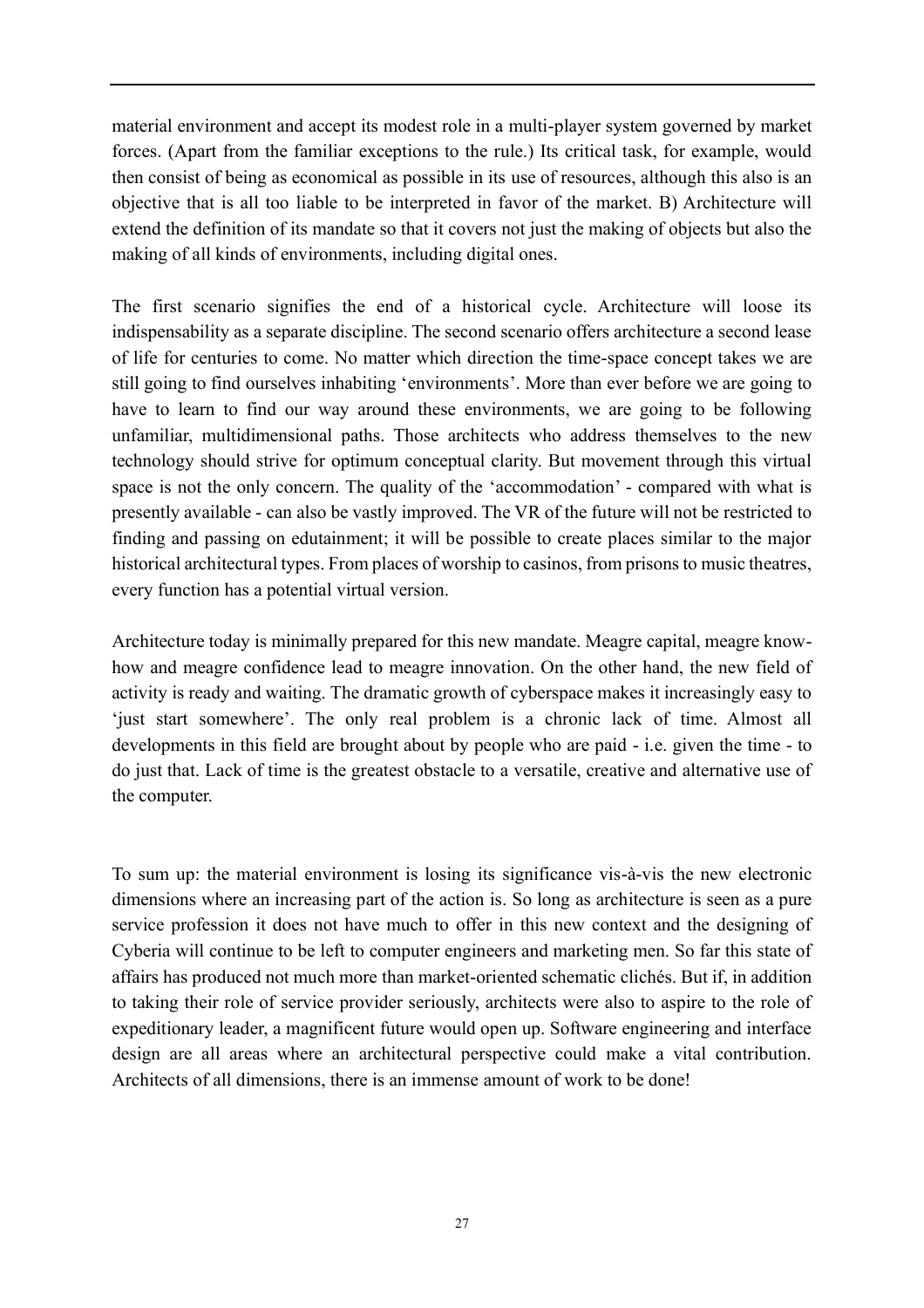## <span id="page-29-0"></span>**Tale 2 The Simile of the Cave**

## **Enter the chilly no-man's land. For adult cave life. No additional drugs required. All senses operative.**

That's something I learned to my cost! Upon entering the Chill Cave - a gloomy crypt underneath the building - I was first allowed to spend some time in the anteroom, attended by the hostess on duty. A glass of hot sake helped to warm me up. The cavern contained two prototypes of the Chill Terminal where I would presently be able to partake of mind-expanding videos. The idea was that I would surrender myself to video drugs, the adult brain grooves. And suchlike.

After chatting a little about the future of such cellars as a serious means of combatting stress (in Japan they are subsidized by large corporations) it was time to get down to business. The hostess beckoned me to follow and a curtain was drawn away in front of me. I stepped into the inner sanctum of the profane, into the shrine of the Great Void, in short, into the gloom of Plato's cave turned opium den. Warm from the sake, my heart pounding in anticipation, I sank down onto one of the mattresses, my head level with the video tunnel suspended above me. I looked into the shaft and saw that its walls were covered with mirrors ending in a monitor screen. The monitor was still blank.

A second later I felt a searing pain in my shoulders. My escort had lowered the massively heavy device without first checking on my position. The edge of the shaft pressed me deep into the mattress; my collarbone gave a loud crack. I was shackled to the hardware.

With a supreme effort I managed to wriggle half free of the machine and while I was still recovering from the shock, I was suddenly bombarded with images. All senses operative, that much I had expected, but that the sense of touch could so override the sense of sight was something I had not supposed possible. The eye's evolutionary advantage was wiped out by the lacerations I was aware of under my clothing. And although these shoulders were strong enough to bear the wealth of images, you'll understand me when I say that from that moment onwards it was all over with my critic's objectivity.

How many images did I see? I've no idea now, nor do I recollect the slightest meaning. It was all movement and sound in countless variations, but programmed with all the orderliness of a bead kaleidoscope.

I survived the psychedelics, in panavision and sensurround. I'm okay, you're okay. I surfed on the ripples of the Void. I was spared delirium, delusion and hallucinosis. And I thought: Imagine someone, once freed from the clutches of the dream, descending again to his former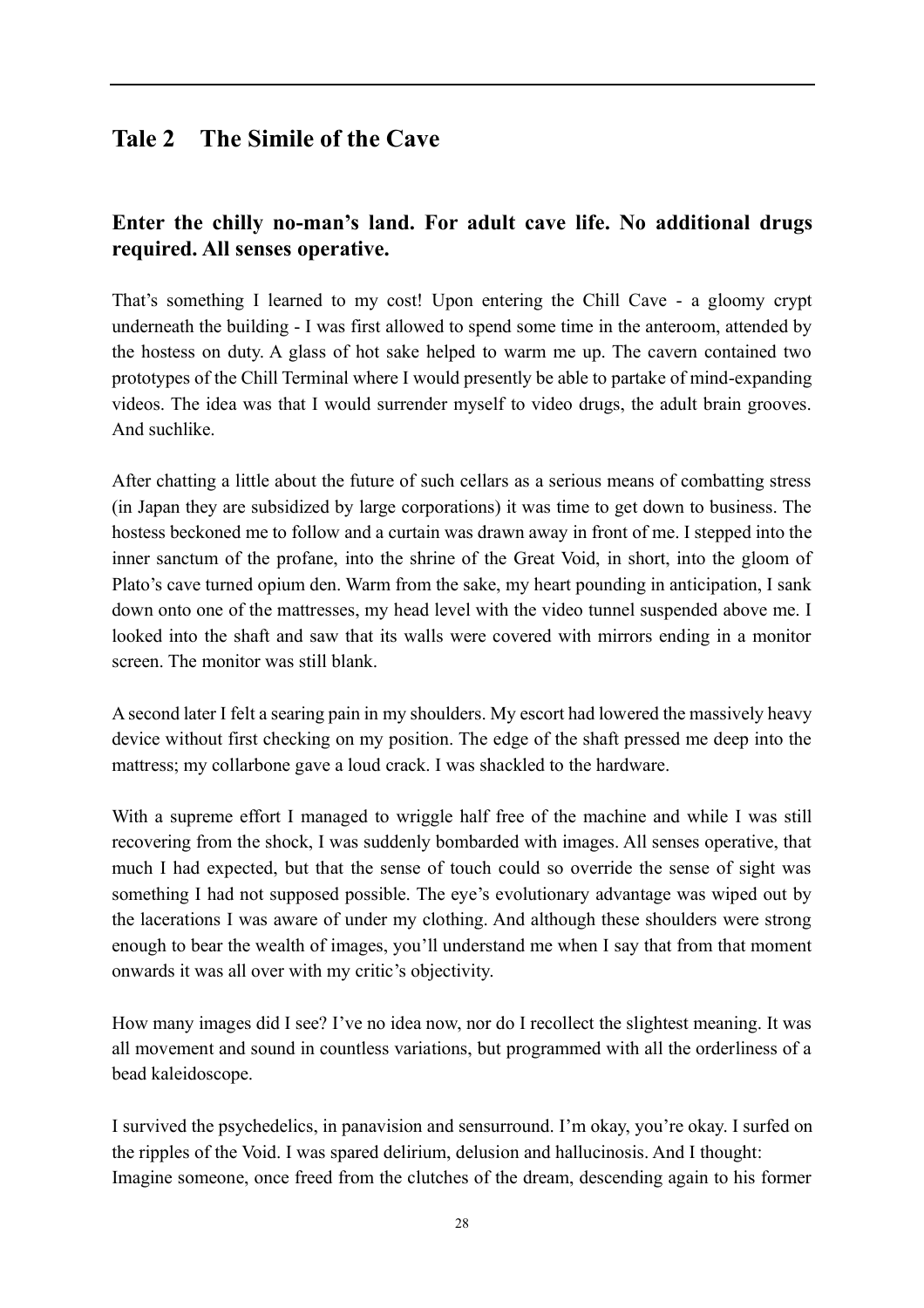cave and resuming his old place. Would his eyes not be filled with darkness, coming in so suddenly from the sun? And imagine that he were to engage in a competition with those who had remained there all along, to see who was best at deciphering the shadows – wouldn't he cut a poor figure, while his sight was still clouded? They would claim that the journey upwards, to the sun, had cost him his eyes and that you'd have to be crazy to undertake such a trip towards the light. Wouldn't they be inclined to murder anyone who wanted to deliver them from their cave and lead them to the light?

Undoubtedly. For in their cavernous eyes the darkness has eclipsed the light. And the light comprehended it not.

## <span id="page-30-0"></span>**Tale 3 From the Philosopher's Stone to the Philosopher Is Stoned**

There is a chemical version of Electronic VR which, though not much talked of by engineers, is socially speaking every bit as important. Only relatively few people have so far seen a Silicon Graphics Reality Engine at close quarters, but millions exist on a daily diet of psychoactive drugs that serve to simulate various states of mind. Electronic VR appeals mainly to the eye and even the simplest application requires a sizeable chunk of machinery. Allopathic and alternative medicines, on the other hand, affect all levels of consciousness without a trace of hardware. Nevertheless, while their manner of manipulating the senses is beyond the power of the computer, they could never have been developed in the first place without computerized neuropsychological research. Architectural criticism of these drugs is hampered by the fact that the closer one gets to the object of study, the more one's objectivity declines. What follows should therefore not be seen as a closely-reasoned analysis, but as an attempt to say something worthwhile about the subliminal effects of smart drugs.

Smart drugs are pills and powders to live in. A lot of research still needs to be done into the precise relationship between various cocktails of endogenous and exogenous substances and the sense of being at home, of being safe, or the very opposite, the tendency to extraversion and mental adventurousness. The fact remains, however, that with a bit of fantasy it is possible to imagine a palette of architectural styles corresponding to the main groups of psychoactive drugs. Prozac, XTC, MDMA, MDM, DMT, Adam X, M-Ethyl are the lubricants of the neurotransmission system. Now that we know that a pleasant sensation is all a matter of chemistry, all we have to do is to reconstruct that chemistry. Including, of course, euphoria and divine ecstasy. Now everybody can aspire to transcendence; it is merely a question of the right ingredients in the right proportions.

Panic attack? Anxiety, aggression or territorial paranoia? MDMA can temporarily suspend the